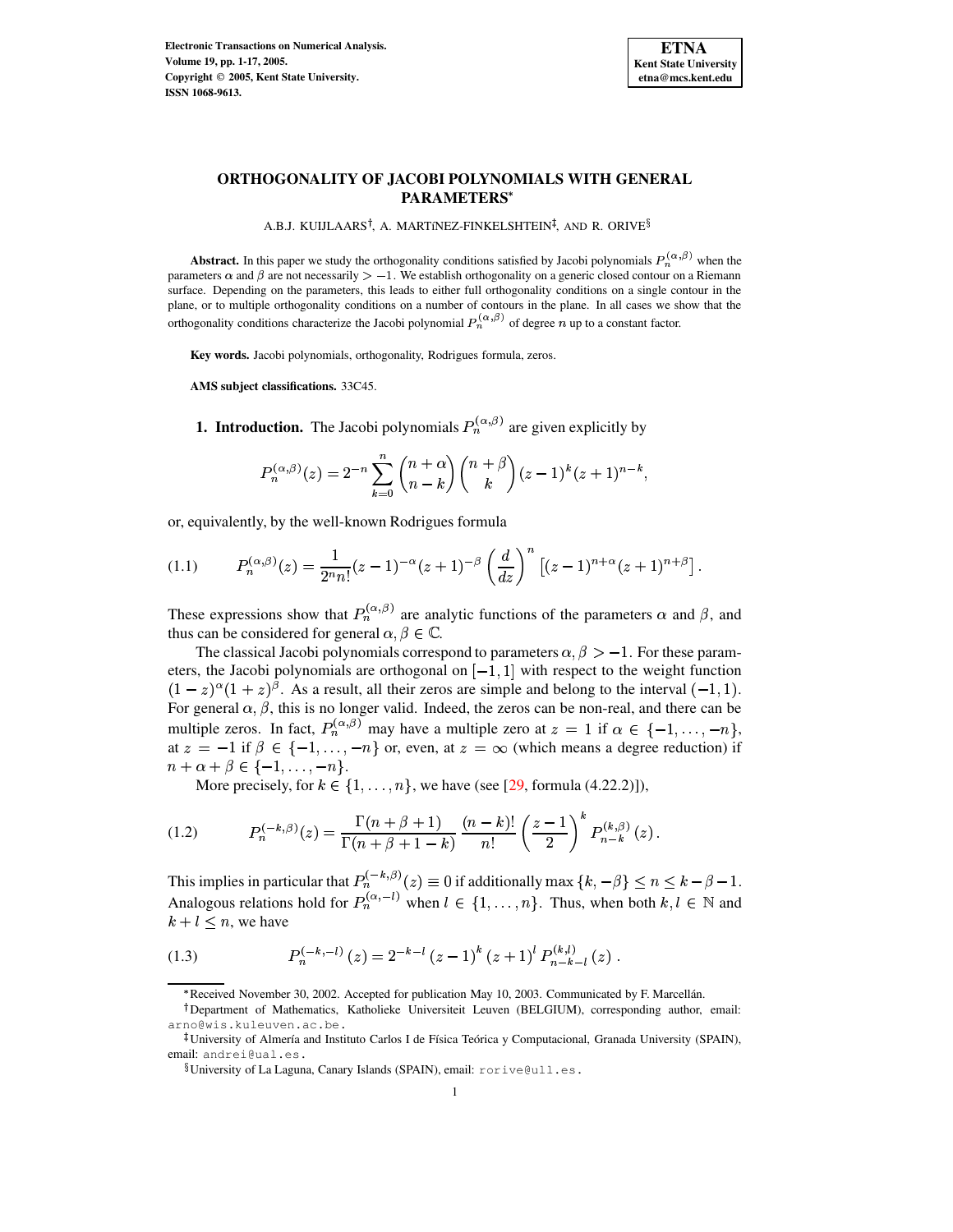<span id="page-1-0"></span>Furthermore, when  $n + \alpha + \beta = -k \in \{-1, \ldots, -n\},\$ 

(1.4) 
$$
P_n^{(\alpha,\beta)}(z) = \frac{\Gamma(n+\alpha+1)}{\Gamma(k+\alpha)} \frac{(k-1)!}{n!} P_{k-1}^{(\alpha,\beta)}(z) ;
$$

see  $[29, Eq. (4.22.3)]$  $[29, Eq. (4.22.3)]$ . See  $\S 4.22$  of  $[29]$  for a more detailed discussion. Formulas  $(1.2)$ – $(1.4)$ allow us to exclude these special integer parameters from our analysis.

In this paper we will show that for general  $\alpha, \beta \in \mathbb{C}$ , but excluding some special cases, the Jacobi polynomials  $P_n^{(\alpha,\beta)}$  may still be characterized by orthogonality relations. The case  $\alpha, \beta > -1$  is classical, and standard orthogonality on the interval  $[-1, 1]$  takes place, this being the key for the study of many properties of Jacobi polynomials. Thus, our goal is to establish orthogonality conditions for the remaining cases. We will show that  $P_n^{(\alpha,\beta)}$  satisfies orthogonality conditions on certain curves in the complex plane. In some cases the orthogonality conditions on a single curve are enough to characterize the Jacobi polynomial, while in others a combination of orthogonality conditions on two or three curves is required. This last phenomenon is called multiple orthogonality; see e.g. [\[3,](#page-15-0) [27\]](#page-16-1). In some particular cases this orthogonality has been established before (see e.g.  $[4]-[9]$  $[4]-[9]$  $[4]-[9]$ ), and used in the study of asymptotic behavior of these polynomials [\[25\]](#page-16-3). Similar orthogonality conditions, but for Laguerre polynomials, have been applied in [\[26\]](#page-16-4) in order to study the zero distribution in the case of varying parameters, and in  $[23]$ – $[24]$ , in order to establish the strong asymptotics by means of the Riemann-Hilbert techniques. A different kind of orthogonality involving derivatives has been found for negative integer values of the parameters of  $P_n^{(\alpha,\beta)}$ ; see [\[1\]](#page-15-2)– [\[2\]](#page-15-3).

We believe that these new orthogonality conditions can be useful in the study of the zeros of Jacobi polynomials. For general  $\alpha, \beta \in \mathbb{C}$  the zeros are not confined to the interval  $[-1, 1]$ but they distribute themselves in the complex plane. K. Driver, P. Duren and collaborators [\[11\]](#page-16-7)–[\[20\]](#page-16-8) noted that the behavior of these zeros is very well organized; see also [\[25\]](#page-16-3). We believe that the orthogonality conditions we find, and in particular the Riemann-Hilbert problem derived from that (see Section 3 below) can be used to establish asymptotic properties of Jacobi polynomials. In particular this could explain the observed behavior of zeros.

**2. Orthogonality on a Riemann surface.** Consider the path  $\Gamma$  encircling the points  $+1$ and  $-1$  first in a positive sense and then in a negative sense, as shown in Fig. [2.1.](#page-15-4) The point  $\xi \in (-1, 1)$  is the beginning and endpoint of  $\Gamma$ .



FIG. 2.1. *Path*  $\Gamma$ .

For  $\alpha, \beta \in \mathbb{C}$ , define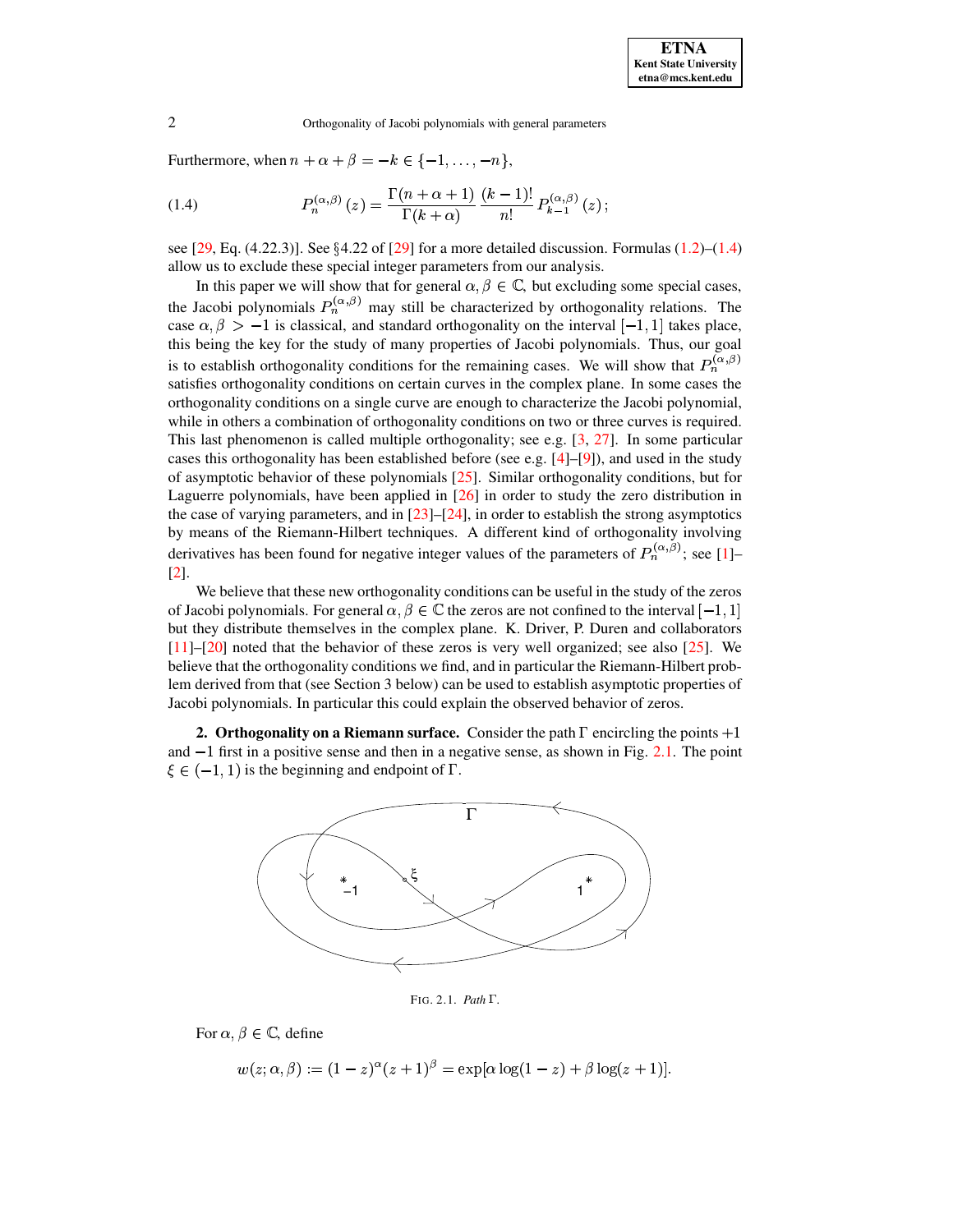A.B.J. Kuijlaars, A. Martínez-Finkelshtein, and R. Orive 3

It is a multi-valued function with branch points at  $\infty$  and  $\pm 1$ . However, if we start with a value of  $w(z; \alpha, \beta)$  at a particular point of  $\Gamma$ , and extend the definition of  $w(z; \alpha, \beta)$  continuously along  $\Gamma$ , then we obtain a single-valued function  $w(z; \alpha, \beta)$  on  $\Gamma$  if we view  $\Gamma$  as a contour on the Riemann surface for the function  $w(z; \alpha, \beta)$ . For definiteness, we assume that the "starting point" is  $\xi \in (-1, 1)$ , and that the branch of w is such that  $w(\xi; \alpha, \beta) > 0$ .

In the sequel we prefer to view  $\Gamma$  as a subset of the complex plane. Then  $\Gamma$  has points of self-intersection; see Fig. [2.1.](#page-15-4) At points of self-intersection the value of  $w(z; \alpha, \beta)$  is not well-defined.

<span id="page-2-3"></span>The following is our main result. It shows that the Jacobi polynomials satisfy nonhermitian orthogonality conditions on  $\Gamma$ .

<span id="page-2-0"></span>THEOREM 2.1. Let  $\alpha, \beta \in \mathbb{C}$ , and let  $\Gamma$ ,  $w(z; \alpha, \beta)$  have the meaning as described *above.* Then for  $k \in \{0, 1, \ldots, n\}$ ,

$$
(2.1) \qquad \int_{\Gamma} t^k P_n^{(\alpha,\beta)}(t) w(t; \alpha, \beta) dt = \frac{-\pi^2 2^{n+\alpha+\beta+3} e^{\pi i (\alpha+\beta)}}{\Gamma(2n+\alpha+\beta+2)\Gamma(-n-\alpha)\Gamma(-n-\beta)} \delta_{kn}.
$$

<span id="page-2-1"></span>*Proof.* In the proof we use  $f^{(k)}$  to denote the k-th derivative of f. By the Rodrigues formula [\(1.1\)](#page-0-1),

(2.2) 
$$
P_n^{(\alpha,\beta)}(t) = \frac{(-1)^n}{2^n n!} \frac{w^{(n)}(t; n + \alpha, n + \beta)}{w(t; \alpha, \beta)}.
$$

Integrating in  $(2.1)$  *n* times by parts and using  $(2.2)$ , we get

$$
(2.3) \int_{\Gamma} t^k P_n^{(\alpha,\beta)}(t) w(t; \alpha, \beta) dt = \frac{(-1)^n}{2^n n!} \sum_{j=0}^{n-1} (-1)^j [t^k]^{(j)} w^{(n-j-1)}(t; n+\alpha, n+\beta) \Big|_{\Gamma} + \frac{1}{2^n n!} \int_{\Gamma} [t^k]^{(n)} w(t; n+\alpha, n+\beta) dt.
$$

Since  $w(z; \alpha, \beta)$  is single-valued on  $\Gamma$ ,

<span id="page-2-2"></span>
$$
[t^k]^{(j)} w^{(n-j-1)}(t; n+\alpha, n+\beta)\Big|_{\Gamma} = 0, \quad \text{for } 0 \le j \le n-1.
$$

Thus, if  $k < n-1$ , all the terms in the right-hand side of [\(2.3\)](#page-2-2) vanish, which proves that the integral in [\(2.1\)](#page-2-0) is 0 for  $k = 0, 1, ..., n - 1$ . Furthermore, for  $k = n$ , we get

$$
I_n(\alpha,\beta):=\int_\Gamma t^n\,P_n^{(\alpha,\beta)}(t)w(t;\alpha,\beta)\,dt=2^{-n}\int_\Gamma w(t;n+\alpha,n+\beta)\,dt\,.
$$

Observe that  $I_n(\alpha, \beta)$  is an analytic function of  $\alpha$  and  $\beta$ , so that we may compute it for a certain range of parameters and then extend it analytically elsewhere. Following  $[30, §12.43]$  $[30, §12.43]$ , we assume Re  $\alpha > 0$ , Re  $\beta > 0$  and deform the path  $\Gamma$ , tautening it between  $-1$  and  $+1$ . Thus, will become the union of two small circles around  $\pm 1$  and two straight lines along  $[-1, 1]$ , each piece traversed twice, once in a positive direction and once in a negative direction.

Since the integrand is bounded in the neighborhoods of  $\pm 1$ ,  $I_n(\alpha, \beta)$  splits into the following four integrals:

$$
I_n(\alpha, \beta) = \int_{-1}^1 f(t) dt - e^{2\pi i (\alpha + n)} \int_{-1}^1 f(t) dt
$$
  
+  $e^{2\pi i (\alpha + \beta + 2n)} \int_{-1}^1 f(t) dt - e^{2\pi i (\beta + n)} \int_{-1}^1 f(t) dt$ ,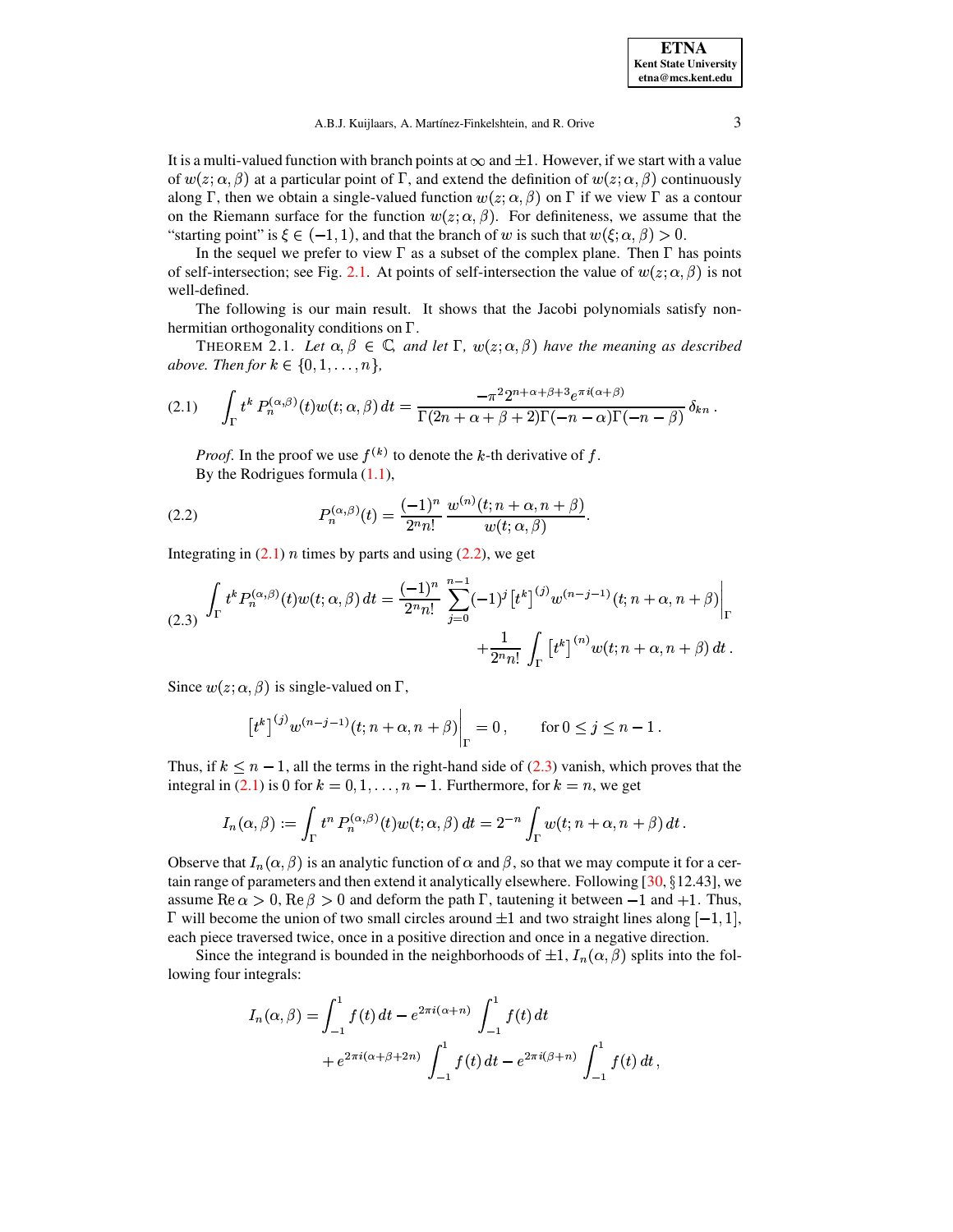where

$$
f(t) = 2^{-n} w(t; n + \alpha, n + \beta) > 0 \text{ for } t \in (-1, 1).
$$

Thus,

$$
I_n(\alpha, \beta) = \left(1 - e^{2\pi i(\alpha + n)}\right) \left(1 - e^{2\pi i(\beta + n)}\right) \int_{-1}^1 f(t) dt
$$
  
= 
$$
-4e^{\pi i(\alpha + \beta)} \sin(\pi \alpha) \sin(\pi \beta) \int_{-1}^1 f(t) dt.
$$

Changing the variable,  $t = 2x - 1$ , we get immediately the integral defining the beta function, and as a consequence

$$
I_n(\alpha,\beta) = -2^{n+\alpha+\beta+3} e^{\pi i (\alpha+\beta)} \sin(\pi \alpha) \sin(\pi \beta) \frac{\Gamma(\alpha+n+1) \Gamma(\beta+n+1)}{\Gamma(2n+\alpha+\beta+2)}.
$$

Using  $\sin(\pi x)\Gamma(x)\Gamma(1-x) = \pi$ , we obtain [\(2.1\)](#page-2-0) for  $k = n$  and for  $\alpha$  and  $\beta$  with Re $\alpha$  and Re  $\beta$  positive. By analytic continuation the identity [\(2.1\)](#page-2-0) holds for every  $\alpha, \beta \in \mathbb{C}$ .

Observe that the right hand side in [\(2.1\)](#page-2-0) vanishes for  $k = n$  if and only if either  $-2n$  –  $\alpha - \beta - 2$ , or  $n + \alpha$  or  $n + \beta$  is a non-negative integer. In some of these cases the zero comes from integrating a single-valued analytic function along a curve in the region of analyticity; other values of  $\alpha$  and  $\beta$  correspond to the special cases mentioned before when there is a zero at  $\pm 1$ .

**3. A Riemann-Hilbert problem for Jacobi polynomials.** In this section we construct a Riemann-Hilbert problem whose solution is given in terms of the Jacobi polynomials  $P_n^{(\alpha,\beta)}$  with parameters satisfying

<span id="page-3-0"></span>(3.1) 
$$
-n - \alpha - \beta \notin \mathbb{N}
$$
, and  $n + \alpha \notin \mathbb{N}$ , and  $n + \beta \notin \mathbb{N}$ .

We consider  $\Gamma$  as a curve in C with three points of self-intersection. We let  $\Gamma^{\circ}$  be the curve without the points of self-intersection. The orientation of  $\Gamma$ , as in Fig. [2.1,](#page-15-4) induces  $a +$  and  $-$  side in a neighborhood of  $\Gamma$ , where the  $+$  side is on the left while traversing according to its orientation and the  $-$  side is on the right. We say that a function Y on  $\mathbb{C}\setminus\Gamma$ has a boundary value  $Y_+(t)$  for  $t \in \Gamma^o$  if the limit of  $Y(z)$  as  $z \to t$  with  $z$  on the  $+$  side of exist. Similarly for  $Y_{-}(t)$ .

The Riemann-Hilbert problem asks for a 2  $\times$  2 matrix valued function  $Y : \mathbb{C} \backslash \Gamma \to \mathbb{C}^{2 \times 2}$ such that the following four conditions are satisfied.

(a) Y is analytic on  $\mathbb{C} \setminus \Gamma$ .

(b) Y has continuous boundary values on  $\Gamma^o$ , denoted by  $Y_+$  and  $Y_-$ , such that

$$
Y_+(t) = Y_-(t) \begin{pmatrix} 1 & w(t; \alpha, \beta) \\ 0 & 1 \end{pmatrix} \quad \text{for } t \in \Gamma^o.
$$

(c) As  $z \to \infty$ ,

$$
Y(z) = \left(I + O\left(\frac{1}{z}\right)\right) \begin{pmatrix} z^n & 0 \\ 0 & z^{-n} \end{pmatrix};
$$

(d)  $Y(z)$  remains bounded as  $z \to t \in \Gamma \setminus \Gamma^o$ .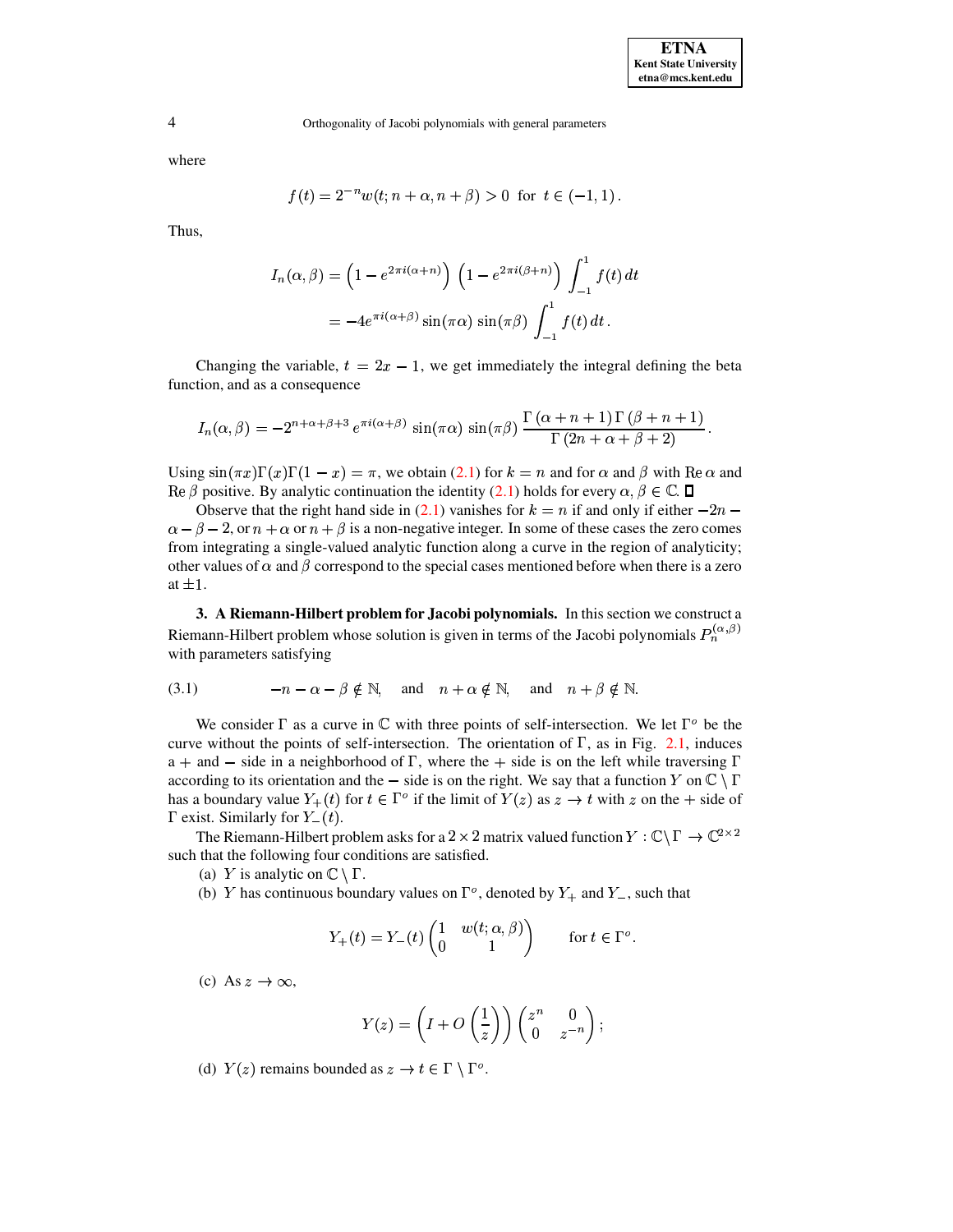This Riemann-Hilbert problem is similar to the Riemann-Hilbert problem for orthogonal polynomials due to Fokas, Its, and Kitaev  $[21]$ ; see also  $[10]$ . Also the solution is similar. It is built out of the Jacobi polynomials  $P_n^{(\alpha,\beta)}$  and  $P_{n-1}^{(\alpha,\beta)}$ . For parameters satisfying (3.1), the polynomial  $P_n^{(\alpha,\beta)}$  has degree n; recall that there is a degree reduction if and only if  $-n-\alpha-\beta \in \{1,\ldots,n\}$ . Therefore there is a constant  $c_n$  such that

(3.2) 
$$
c_n P_n^{(\alpha,\beta)} \quad \text{is a monic polynomial}
$$

From Theorem 2.1 and the condition (3.1) on the parameters, it follows that  $P_{n-1}^{(\alpha,\beta)}$  satisfies

<span id="page-4-2"></span><span id="page-4-1"></span>
$$
I_{n-1}(\alpha,\beta)=\int_{\Gamma}t^{n-1}P_{n-1}^{(\alpha,\beta)}(t)w(t;\alpha,\beta)dt\neq 0.
$$

Thus we can define the constant  $d_{n-1} = -2\pi i/I_{n-1}(\alpha, \beta)$  such that

(3.3) 
$$
d_{n-1} \int_{\Gamma} t^{n-1} P_{n-1}^{(\alpha,\beta)}(t) w(t; \alpha, \beta) dt = -2\pi i.
$$

Then we can state the following result.

PROPOSITION 3.1. The unique solution of the Riemann-Hilbert problem is given by

(3.4) 
$$
Y(z) = \begin{pmatrix} c_n P_n^{(\alpha,\beta)}(z) & \frac{c_n}{2\pi i} \int_{\Gamma} \frac{P_n^{(\alpha,\beta)}(t) w(t; \alpha,\beta)}{t-z} dt \\ d_{n-1} P_{n-1}^{(\alpha,\beta)}(z) & \frac{d_{n-1}}{2\pi i} \int_{\Gamma} \frac{P_{n-1}^{(\alpha,\beta)}(t) w(t; \alpha,\beta)}{t-z} dt \end{pmatrix}
$$

*Proof.* The proof that (3.4) satisfies the Riemann-Hilbert problem is similar to the proof for usual orthogonal polynomials; see e.g.  $[10, 22]$ . The condition (a) is obviously satisfied by  $(3.4)$ . The jump condition (b) follows from the Sokhotskii-Plemelj formula

<span id="page-4-0"></span>
$$
f_+(t) = f_-(t) + v(t), \qquad t \in \Gamma^o
$$

which is satisfied for  $f(z) = \frac{1}{2\pi i} \int_{\Gamma} \frac{v(t)}{t-z} dt$ . The asymptotic condition (c) follows because of the normalizations (3.2)–(3.3) and the orthogonality conditions given in Theorem 2.1. For example, for the (2, 2) entry of Y the condition (c) is  $Y_{22}(z) = z^{-n} + O(z^{-n-1})$  as  $z \to \infty$ , and this is satisfied by the  $(2, 2)$  entry of  $(3.4)$  since

$$
\frac{d_{n-1}}{2\pi i} \int_{\Gamma} \frac{P_{n-1}^{(\alpha,\beta)}(t)w(t;\alpha,\beta)}{t-z} dt = -\sum_{k=0}^{\infty} \left( \frac{d_{n-1}}{2\pi i} \int_{\Gamma} t^k P_{n-1}^{(\alpha,\beta)}(t)w(t;\alpha,\beta) dt \right) z^{-k-1}
$$

$$
= \left( -\frac{d_{n-1}}{2\pi i} \int_{\Gamma} t^{n-1} P_{n-1}^{(\alpha,\beta)}(t)w(t;\alpha,\beta) dt \right) z^{-n} + O(z^{-n-1}) \quad \text{as } z \to \infty
$$

$$
= z^{-n} + O(z^{-n-1}) \quad \text{as } z \to \infty.
$$

For the first equality we used the Laurent expansion of  $\frac{1}{t-z}$  around  $z = \infty$ , for the second equality we used the orthogonality conditions satisfied by  $P_{n-1}^{(\alpha,\beta)}$  on  $\Gamma$ , and for the third equality we used  $(3.3)$ . Finally, the boundedness condition (d) is certainly satisfied for the first column of  $(3.4)$ . It is also satisfied by the second column, since by analyticity we may deform the contour  $\Gamma$  from which it follows that the entries in the second column have analytic continuations across  $\Gamma$ . Then they are certainly bounded.

The proof of uniqueness is as in [10, 22] and we omit it here.  $\Box$ 

5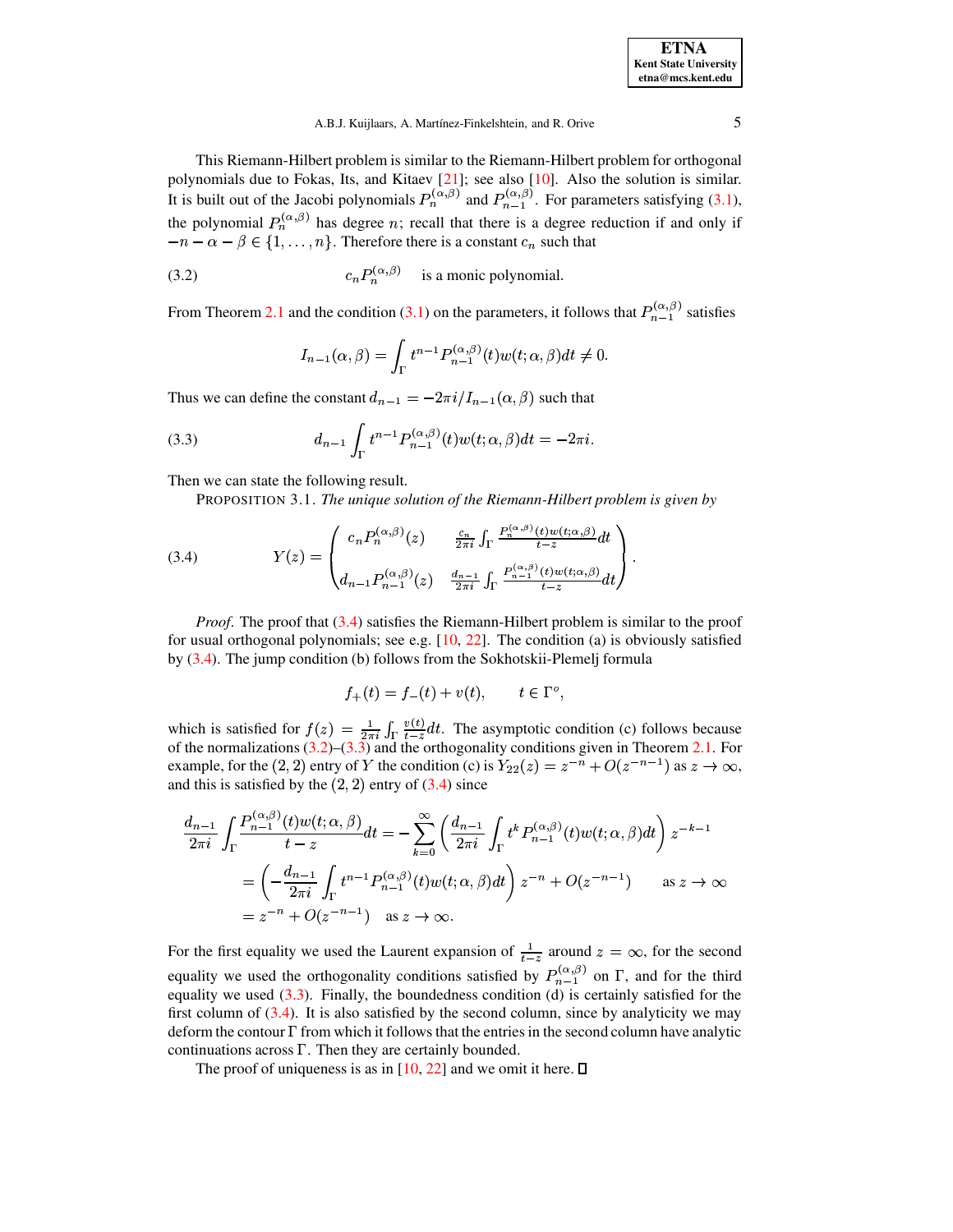Using the Riemann-Hilbert problem, we can easily prove that the orthogonality conditions in Theorem 2.1 characterize the Jacobi polynomial in case the parameters satisfy  $(3.1)$ .

<span id="page-5-1"></span><span id="page-5-0"></span>THEOREM 3.2. Assume that  $\alpha, \beta \in \mathbb{C}$  satisfy (3.1), and that  $\Gamma$ ,  $w(z; \alpha, \beta)$  are as above. Then the monic Jacobi polynomial  $c_n P_n^{(\alpha,\beta)}$  is the only monic polynomial  $p_n$  of degree n that satisfies

(3.5) 
$$
\int_{\Gamma} t^k p_n(t) w(t; \alpha, \beta) dt = 0, \quad \text{for } k = 0, 1, \dots, n-1.
$$

*Proof.* The orthogonality conditions  $(3.5)$  are what is necessary to fill the first row of Y. That is, if  $p_n$  is a monic polynomial of degree n, satisfying (3.5), then

$$
\begin{pmatrix} p_n(z) & \frac{1}{2\pi i} \int_{\Gamma} \frac{p_n(t) w(t; \alpha, \beta)}{t - z} dt \\ d_{n-1} P_{n-1}^{(\alpha, \beta)}(z) & \frac{d_{n-1}}{2\pi i} \int_{\Gamma} \frac{P_{n-1}^{(\alpha, \beta)}(t) w(t; \alpha, \beta)}{t - z} dt \end{pmatrix}
$$

satisfies all conditions in the Riemann-Hilbert problem for  $Y$ . Since the solution is unique and given by (3.4) it follows that  $p_n(z) = Y_{11}(z) = c_n P_n^{(\alpha,\beta)}(z)$ .  $\Box$ 

4. Non-hermitian quasiorthogonality. In the rest of this paper we assume for simplicity that  $\alpha$  and  $\beta$  are real, although extension to non-real parameters is possible. We also take  $\alpha$ ,  $\beta$ ,  $\alpha + \beta \notin \mathbb{Z}$ , so that (3.1) is automatically guaranteed.

Since in  $(2.1)$  we are integrating an analytic function, we may deform the universal path  $\Gamma$  freely within the region of analyticity. In particular, if the integrand is integrable in the neighborhood of a branch point  $(\pm 1 \text{ or } \infty)$ , we may allow  $\Gamma$  to pass through this point, taking care of using the correct branch of the integrand.



FIG. 4.1. Paths of integration.

We define the following paths of integration (see Fig. 4.1):  $\Gamma_1$  will be an arbitrary curve oriented clockwise, connecting  $1 - i0$  with  $1 + i0$  and lying entirely in  $\mathbb{C} \setminus [-1, +\infty)$ , except for its endpoints. The circle  $\{z \in \mathbb{C} : |z + 1| = 2\}$ , oriented clockwise, is a good instance of a curve  $\Gamma_1$ . Analogously,  $\Gamma_{-1}$  will be an arbitrary curve oriented clockwise, connecting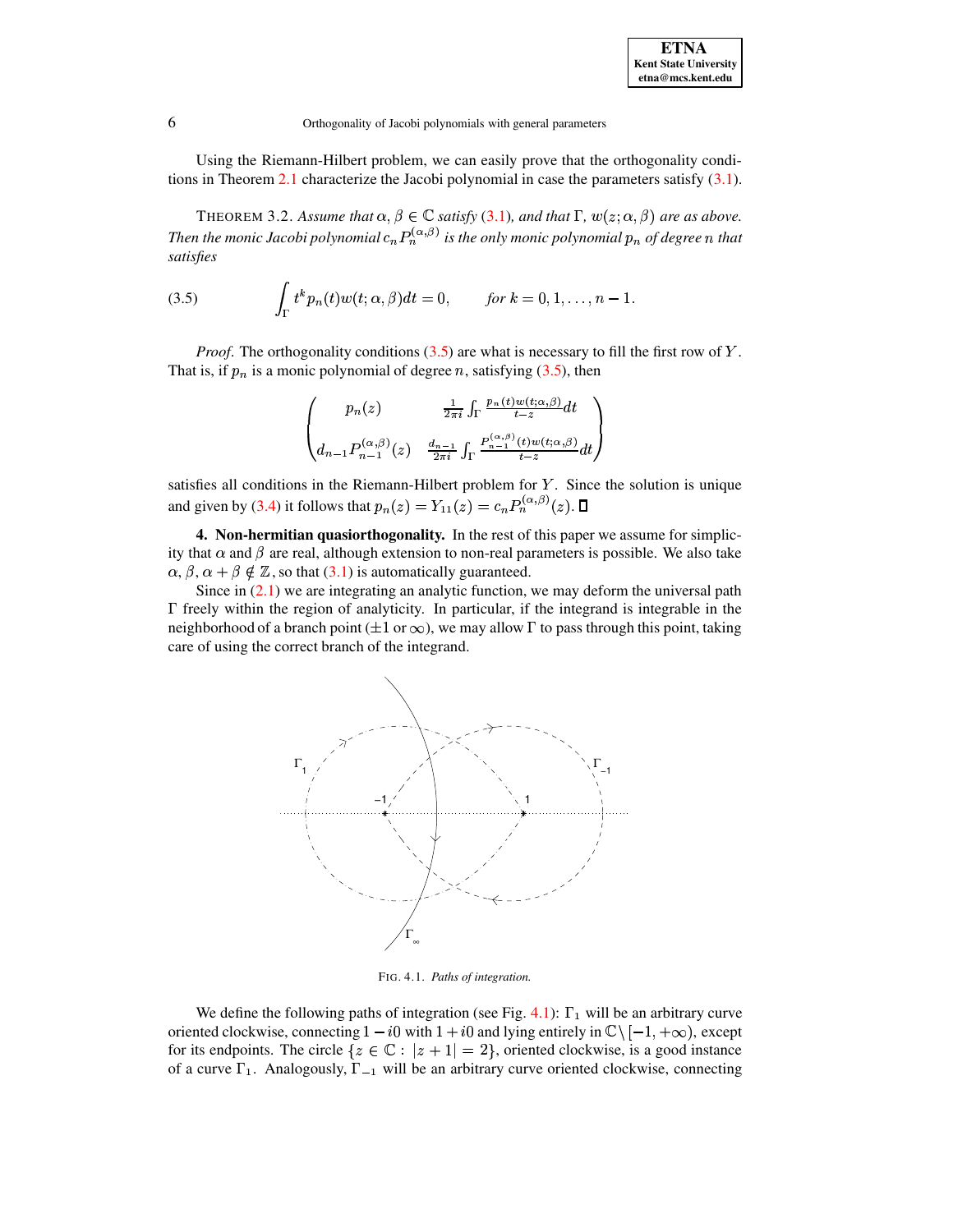$-1 + i0$  with  $-1 - i0$  and lying entirely in  $\mathbb{C} \setminus (-\infty, 1]$ , except for its endpoints. Finally,  $\Gamma_{\infty}$  is a curve in  $\mathbb{C}\setminus ((-\infty, -1] \cup [1, +\infty))$ , extending from  $+i\infty$  to  $-i\infty$  (for example, the imaginary axis, oriented downward, might do as  $\Gamma_{\infty}$ ).

In what follows, we denote by  $\mathbb{P}_n$  the set of all algebraic polynomials with complex coefficients of degree  $\leq n$  (for  $n < 0$  we assume  $\mathbb{P}_n = \emptyset$ ), and by  $\mathbb{P}_n^* = \mathbb{P}_n \setminus \mathbb{P}_{n-1}$ , the subset of polynomials of degree exactly n. Also, for  $c \in \mathbb{R}$ , we use [c] to denote the largest integer  $\leq c$ , as usual.

The following theorem shows that for certain combinations of parameters a number of orthogonality relations are valid on  $\Gamma_{-1}$ ,  $\Gamma_1$ , or  $\Gamma_{\infty}$ . These are called quasi-orthogonality relations, since in general there are less than *n* conditions on the polynomial  $P_n^{(\alpha,\beta)}$ , so that these relations do not characterize the polynomial. When integrating over  $\Gamma_s$ ,  $s \in \{-1, 1, \infty\}$ , we mean by  $w(t; \alpha, \beta)$  a branch of the weight function  $(1-t)^{\alpha}(t+1)^{\beta}$  which is continuous on  $\Gamma_s \setminus \{s\}.$ 

<span id="page-6-3"></span>THEOREM 4.1. Assume that  $\alpha, \beta, \alpha + \beta \in \mathbb{R} \setminus \mathbb{Z}$ . i) If  $n + \beta > -1$ , and  $k = \max\{0, [-\beta]\}\$ , then

<span id="page-6-0"></span>
$$
(4.1) \qquad \int_{\Gamma_{-1}} q(t) \, P_n^{(\alpha,\beta)}(t) w(t; \alpha, k+\beta) \, dt \begin{cases} = 0, & \forall \, q \in \mathbb{P}_{n-k-1} \\ \neq 0, & \forall \, q \in \mathbb{P}_{n-k}^* \end{cases}
$$

ii) If  $n + \alpha > -1$ , and  $k = \max\{0, -\alpha\}$ , then

<span id="page-6-1"></span>(4.2) 
$$
\int_{\Gamma_1} q(t) P_n^{(\alpha,\beta)}(t) w(t; k + \alpha, \beta) dt \begin{cases} = 0, & \forall q \in \mathbb{P}_{n-k-1}, \\ \neq 0, & \forall q \in \mathbb{P}_{n-k}^*.\end{cases}
$$

iii) If  $n + \alpha + \beta < -1$  and  $m = \min\{n - 1, [-(n + \alpha + \beta + 1)]\}$ , then

(4.3) 
$$
\int_{\Gamma_{\infty}} q(t) P_n^{(\alpha,\beta)}(t) w(t; \alpha, \beta) dt = 0, \quad \forall q \in \mathbb{P}_m.
$$

If additionally,  $n + \alpha + \beta < -n - 1$ , then

<span id="page-6-2"></span>
$$
\int_{\Gamma_{\infty}} q(t) P_n^{(\alpha,\beta)}(t) w(t; \alpha, \beta) dt \begin{cases} = 0, & \forall q \in \mathbb{P}_{n-1}, \\ \neq 0, & \forall q \in \mathbb{P}_n^*. \end{cases}
$$

*Proof.* Assume that for a polynomial  $q \in \mathbb{P}_n$  the function  $f(t) = q(t)P_n^{(\alpha,\beta)}(t)$  $w(t; \alpha, \beta)$  is integrable at  $t = -1$ . Then we can deform the path  $\Gamma$  in (2.1) into  $\Gamma_{-1}$  traversed twice (in opposite directions), so that

$$
\int_{\Gamma} f(t) dt = \left(e^{2\pi i \beta} - 1\right) \int_{\Gamma_{-1}} f(t) dt.
$$

If  $n + \beta > -1$ , then  $k = \max\{0, [-\beta]\}\in \{0, 1, \ldots, n\}, k + \beta > -1$ , and the integrability of  $f$  at  $-1$  is guaranteed taking

$$
q(t) = (t+1)^k r(t), \quad r \in \mathbb{P}_{n-k}.
$$

Then,

$$
\int_{\Gamma} q(t) P_n^{(\alpha,\beta)}(t) w(t; \alpha, \beta) dt = (e^{2\pi i \beta} - 1) \int_{\Gamma_{-1}} q(t) P_n^{(\alpha,\beta)}(t) w(t; \alpha, \beta) dt
$$
  

$$
= (e^{2\pi i \beta} - 1) \int_{\Gamma_{-1}} r(t) P_n^{(\alpha,\beta)}(t) w(t; \alpha, k + \beta) dt,
$$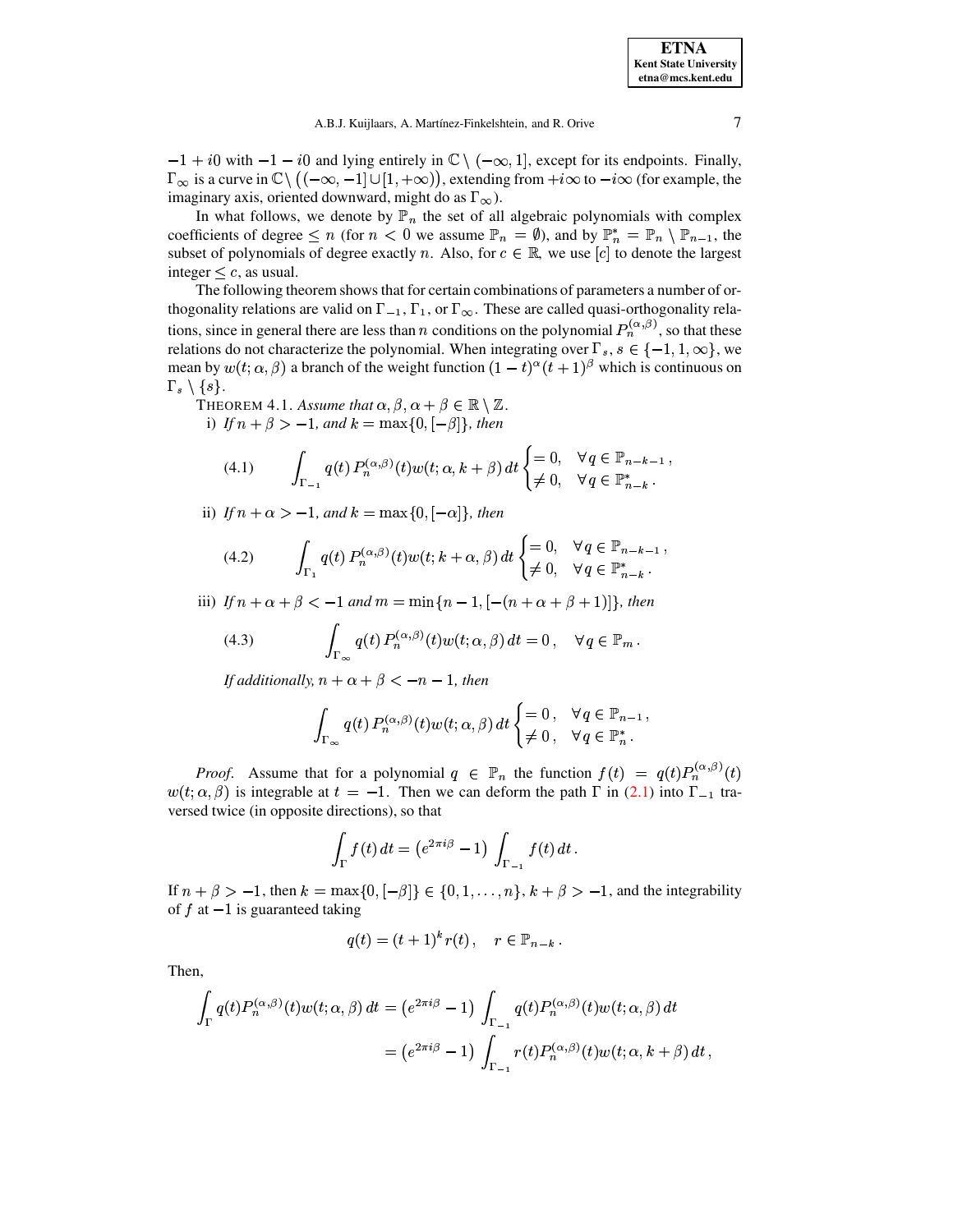and [\(4.1\)](#page-6-0) follows from Theorem [2.1.](#page-2-3)

The proof of [\(4.2\)](#page-6-1) follows by reversing the roles of  $\alpha$  and  $\beta$ .

The proof of part iii) uses similar arguments. If for a polynomial  $q, n + \alpha + \beta + \deg q <$ The proof of part iii) uses similar arguments. If for a polynomial  $q, n + \alpha + \beta + \deg q < -1$ , then  $f = qP_n^{(\alpha,\beta)}w(\cdot; \alpha, \beta)$  is integrable at  $\infty$ , and we can deform the path  $\Gamma$  in [\(2.1\)](#page-2-0) into  $\Gamma_{\infty}$  traversed four times (two in each direction), each time with a different branch of the integrand. Then again

$$
\int_{\Gamma} q(t) P_n^{(\alpha,\beta)}(t) w(t;\alpha,\beta) dt = c \int_{\Gamma_{\infty}} q(t) P_n^{(\alpha,\beta)}(t) w(t;\alpha,\beta) dt, \quad c \neq 0.
$$

In particular,  $n + \alpha + \beta + m < -1$ , and we may apply [\(2.1\)](#page-2-0) with  $k = 0, \ldots, m \leq n - 1$  to establish [\(4.3\)](#page-6-2). Furthermore, if  $n + \alpha + \beta < -n - 1$ , then [\(2.1\)](#page-2-0) can be used up to  $k = n$ . This concludes the proof.  $\square$ 

REMARKS: If  $-1 < n + \beta < 0$ , then  $\max\{0, \lfloor -\beta \rfloor\} = n$ , and [\(4.1\)](#page-6-0) is reduced to a single condition,

$$
\int_{\Gamma_{-1}} P_n^{(\alpha,\beta)}(t) w(t;\alpha,n+\beta)\,dt \neq 0\,.
$$

An analogous degenerate situation is observed when  $-1 < n + \alpha < 0$ . On the other hand, if  $-n-1 < n + \alpha + \beta < -1$ , the integral in [\(4.3\)](#page-6-2) diverges for  $q \in \mathbb{P}_{m+1}^*$ . -

**5. Orthogonality on a single contour.** Sometimes it is possible to obtain a full set of orthogonality conditions on  $\Gamma_{-1}$ ,  $\Gamma_1$  or  $\Gamma_{\infty}$ .

<span id="page-7-2"></span><span id="page-7-1"></span>THEOREM 5.1 (Non-hermitian orthogonality). *If for*  $\alpha, \beta, \alpha + \beta \in \mathbb{R} \setminus \mathbb{Z}$ , *at least one of the following conditions is fulfilled:*

$$
(5.1) \qquad \alpha > -1, \qquad \beta > -1, \qquad 2n + \alpha + \beta < 0,
$$

<span id="page-7-0"></span>*then Jacobi polynomials satisfy a full set of non-hermitian (complex) orthogonality conditions:*

(5.2) 
$$
\int_{\gamma} q(t) P_n^{(\alpha,\beta)}(t) w(t; \alpha, \beta) dt \begin{cases} = 0, & q \in \mathbb{P}_{n-1}, \\ \neq 0, & q \in \mathbb{P}_n^*, \end{cases}
$$

*where*

$$
\gamma = \begin{cases} \Gamma_1, & \text{if } \alpha > -1, \\ \Gamma_{-1}, & \text{if } \beta > -1, \\ \Gamma_{\infty}, & \text{if } 2n + \alpha + \beta < 0. \end{cases}
$$

 $(f-1 < 2n + \alpha + \beta < 0$  *the integral in* [\(5.2\)](#page-7-0) *diverges for*  $\gamma = \Gamma_{\infty}$  *and*  $q \in \mathbb{P}_{n}^{*}$ *).* 

 $1 < 2n + \alpha + \beta < 0$  the integral in [\(5.2\)](#page-7-0) diverges for  $\gamma = \Gamma_{\infty}$  and  $q \in \mathbb{P}_n^*$ ).<br>The conditions (5.2) characterize the Jacobi polynomial  $P_n^{(\alpha,\beta)}$  of degree *n* up to a con*stant factor.*

*Proof*. This is an immediate consequence of Theorem [4.1,](#page-6-3) since under our assumptions,  $k = 0$  in [\(4.1\)](#page-6-0)–[\(4.2\)](#page-6-1). It is straightforward to show that orthogonality conditions in [\(5.2\)](#page-7-0) are equivalent to [\(3.5\)](#page-5-0), and thus by Theorem [3.2](#page-5-1) characterize the polynomial.  $\square$ 

The following result, describing the real orthogonality of Jacobi polynomials, is classical, but we put it within the general framework.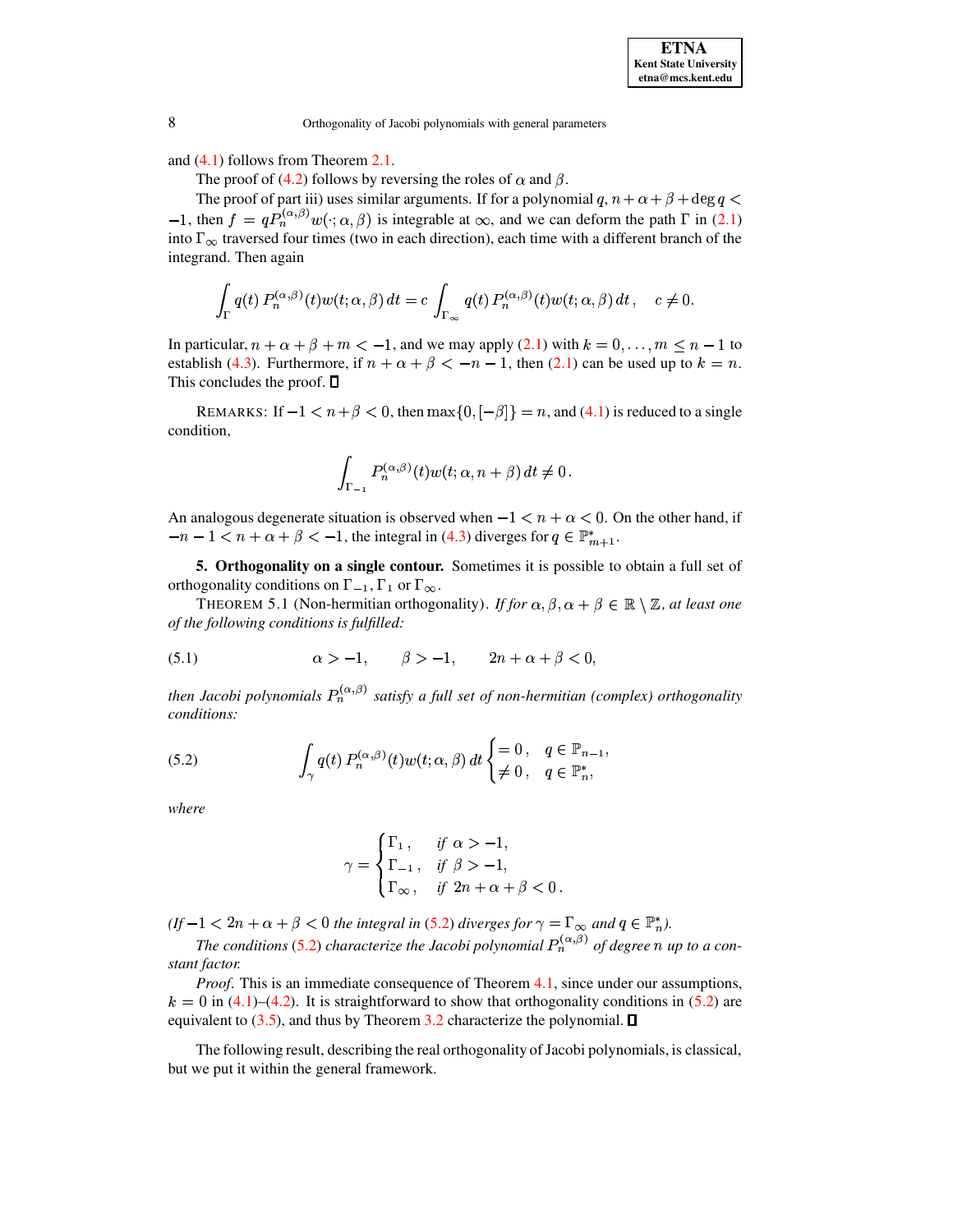COROLLARY 5.2 (Real orthogonality). *If for*  $\alpha$ ,  $\beta$ ,  $\alpha + \beta \in \mathbb{R} \setminus \mathbb{Z}$ , *two of the three conditions in* [\(5.1\)](#page-7-1) *are fulfilled, then Jacobi polynomials* ! *satisfy a full set of orthogonality conditions on the real line:*

<span id="page-8-0"></span>(5.3) 
$$
\int_{\Delta} q(t) P_n^{(\alpha,\beta)}(t) w(t; \alpha, \beta) dt \begin{cases} = 0, & q \in \mathbb{P}_{n-1}, \\ \neq 0, & q \in \mathbb{P}_n^*, \end{cases}
$$

<span id="page-8-3"></span>*where*

(5.4) 
$$
\Delta = \begin{cases} [-1,1], & \text{if } \alpha, \beta > -1, \\ (-\infty,-1], & \text{if } 2n + \alpha + \beta < 0 \text{ and } \beta > -1, \\ [1,+\infty), & \text{if } 2n + \alpha + \beta < 0 \text{ and } \alpha > -1. \end{cases}
$$

 $(f - 1 < 2n + \alpha + \beta < 0$  *the integral in* [\(5.3\)](#page-8-0) *diverges for*  $q \in \mathbb{P}_n^*$ .

 

 $1 < 2n + \alpha + \beta < 0$  the integral in [\(5.3\)](#page-8-0) diverges for  $q \in \mathbb{P}_n^*$ ).<br>The conditions (5.3) characterize the Jacobi polynomial  $P_n^{(\alpha,\beta)}$  of degree *n* up to a con*stant factor.*

*Proof.* This is a consequence of Theorem [5.1.](#page-7-2) For instance, if  $2n + \alpha + \beta < 0$ , by [\(5.2\)](#page-7-0) we have non-hermitian orthogonality on  $\Gamma_{\infty}$ ; if additionally  $\alpha > -1$ , we can deform  $\Gamma_{\infty}$  into  $[1, +\infty)$  traversed twice, and the statement follows.  $\square$ 

**6. Multiple orthogonality.** Theorem [5.1](#page-7-2) provides orthogonality conditions, characterizing Jacobi polynomials when their parameters belong to the region in the  $(\alpha, \beta)$ -plane given by at least one of the conditions [\(5.1\)](#page-7-1).

For other combinations of parameters we still have some orthogonality relations accord-ing to Theorem [4.1,](#page-6-3) but each of the three orthogonality relations  $(4.1)$ ,  $(4.2)$ ,  $(4.3)$  does not give enough conditions to determine  $P_n^{(\alpha,\beta)}$  by itself. However, the three relations taken together give *n* or more relations for  $P_n^{(\alpha,\beta)}$ . They constitute what we call a set of multiple orthogonality conditions. In many cases there will be more than  $n$  conditions, so that the relations of Theorem [4.1](#page-6-3) overdetermine  $P_n^{(\alpha,\beta)}$ .

We are going to discuss this in more detail now.

**6.1. Multiple orthogonality as an alternative to orthogonality on a single contour.** We will consider the following subcases of the situation described in Theorem [5.1.](#page-7-2)

<span id="page-8-4"></span>THEOREM 6.1. Let  $\alpha, \beta, \alpha + \beta \in \mathbb{R} \setminus \mathbb{Z}$  such that exactly one of the conditions [\(5.1\)](#page-7-1) is *satisfied, and such that either*  $-n < \alpha < -1$  *or*  $-n < \beta < -1$ . Then

<span id="page-8-2"></span>(6.1) 
$$
\int_{\gamma} q(t) P_n^{(\alpha,\beta)}(t) w(t; \alpha, \beta) dt = 0, \quad q \in \mathbb{P}_{k-1},
$$

*and*

<span id="page-8-1"></span>(6.2) 
$$
\int_{\Delta} q(t) P_n^{(\alpha,\beta)}(t) w(t; \alpha_1, \beta_1) dt \begin{cases} = 0, & q \in \mathbb{P}_{n-k-1}, \\ \neq 0, & q \in \mathbb{P}_{n-k}^*, \end{cases}
$$

*where the corresponding parameters are gathered in the following table:*

| Cases                                       |                        |                 |                      |             |
|---------------------------------------------|------------------------|-----------------|----------------------|-------------|
| $\alpha > -1, -n < \beta < -1$              |                        |                 |                      | $ \beta$ ]  |
| $\beta > -1, -n < \alpha < -1$              |                        | $[-1, 1]$       | $\alpha +  -\alpha $ | $-\alpha$   |
| $2n + \alpha + \beta < 0, -n < \beta < -1$  | $\frac{1}{2}$ $\infty$ | $[-\infty, -1]$ |                      |             |
| $2n + \alpha + \beta < 0, -n < \alpha < -1$ | $\sim$                 | $1, +\infty$ ,  | $-1-\alpha$   $-$    | $-\alpha_1$ |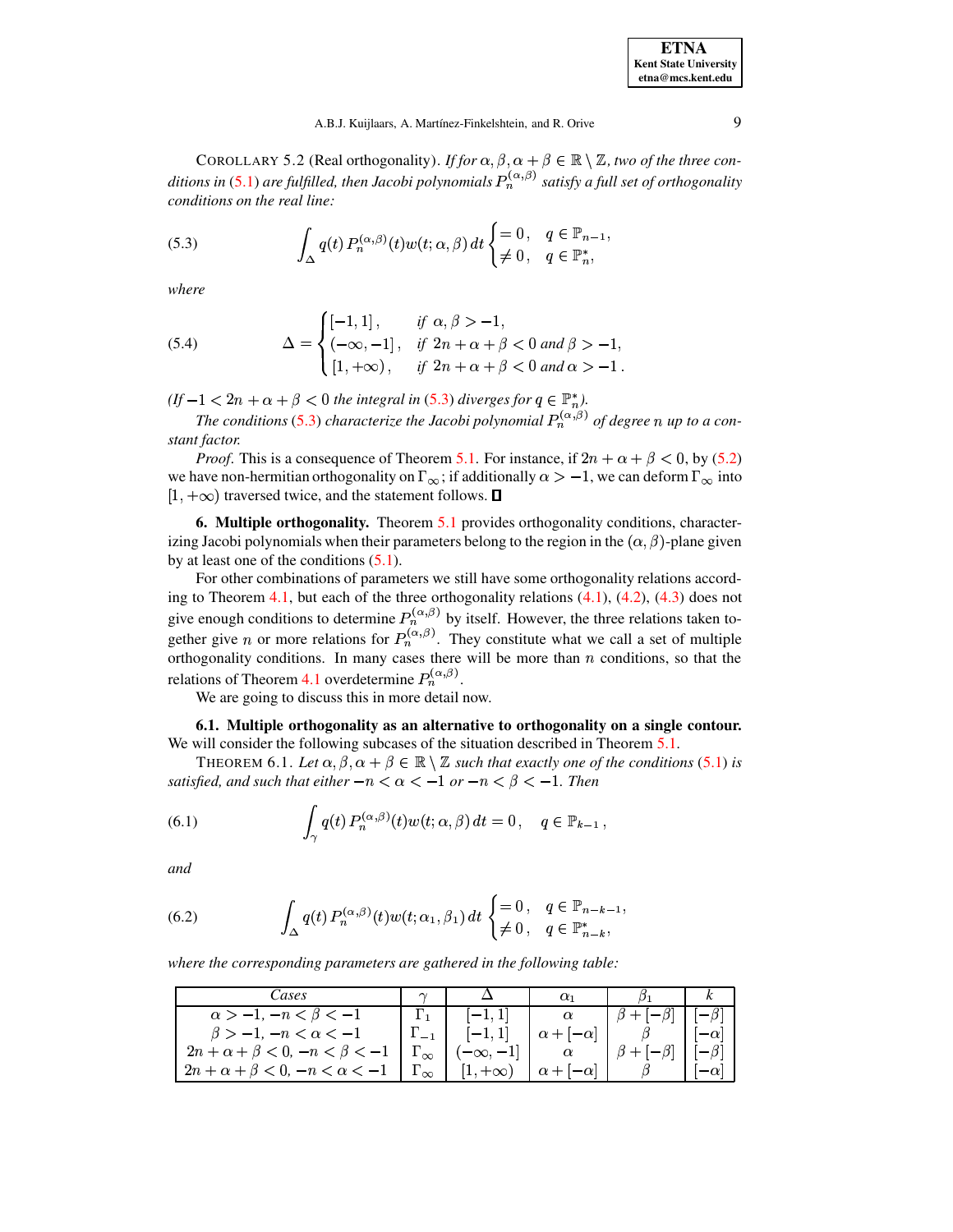$(f-1 < 2n + \alpha + \beta < 0$  the integral in (6.2) diverges for  $q \in \mathbb{P}_{n-k}^*$ ).

In each case, these multiple orthogonality conditions characterize the Jacobi polynomial  $P_n^{(\alpha,\beta)}$  of degree n up to a constant factor.

<span id="page-9-0"></span>*Proof.* Assume for instance that  $\beta > -1$  and  $-n < \alpha < -1$ . Then we have on the one hand by Theorem 5.1 that

(6.3) 
$$
\int_{\Gamma_{-1}} q(t) P_n^{(\alpha,\beta)}(t) w(t; \alpha, \beta) dt \begin{cases} = 0, & q \in \mathbb{P}_{n-1} \\ \neq 0, & q \in \mathbb{P}_n^*, \end{cases}
$$

<span id="page-9-1"></span>and on the other hand by Theorem  $4.1$  ii), that

(6.4) 
$$
\int_{\Gamma_1} q(t) P_n^{(\alpha,\beta)}(t) w(t; \alpha + k, \beta) dt \begin{cases} = 0, & q \in \mathbb{P}_{n-k-1}, \\ \neq 0, & q \in \mathbb{P}_{n-k}^*, \end{cases}
$$

<span id="page-9-2"></span>where  $k = [-\alpha]$ . By Euclid's algorithm, any  $q \in \mathbb{P}_m$ ,  $m \geq k$ , may be represented in the form  $q(t) = (t-1)^{k}r(t) + s(t)$  with  $r \in \mathbb{P}_{m-k}$  and  $s \in \mathbb{P}_{k-1}$ . Thus, (6.3) is equivalent to  $(6.1)$  and

(6.5) 
$$
\int_{\Gamma_{-1}} q(t) P_n^{(\alpha,\beta)}(t) w(t; \alpha + k, \beta) dt \begin{cases} = 0, & q \in \mathbb{P}_{n-k-1}, \\ \neq 0, & q \in \mathbb{P}_{n-k}^* \end{cases}
$$

Since in  $(6.4)$ – $(6.5)$  we can deform the path of integration and the functions are integrable at the singularities  $\pm 1$ , these two identities are equivalent to (6.2) with  $\Delta = [-1, 1], \alpha_1 =$  $\alpha + [-\alpha]$ , and  $\beta_1 = \beta$ . Thus, (6.1)–(6.2) are equivalent to (6.3), and they characterize  $P_n^{(\alpha,\beta)}$ up to a constant factor by Theorem 5.1.

The other cases are handled in a similar fashion.  $\square$ 

THEOREM 6.2. Let  $\alpha, \beta, \alpha + \beta \in \mathbb{R} \setminus \mathbb{Z}$  be such that  $-n < \alpha + \beta + n < -1$  and either  $\alpha > -1$  or  $\beta > -1$ . Then with  $m = [-(n + \alpha + \beta + 1)],$ 

$$
\int_{\Delta} q(t) P_n^{(\alpha,\beta)}(t) w(t; \alpha, \beta) dt = 0, \quad q \in \mathbb{P}_m,
$$

and

$$
\int_{\gamma} t^k P_n^{(\alpha,\beta)}(t) w(t; \alpha, \beta) dt \begin{cases} = 0 \,, & \text{if } k \in \mathbb{N}, \ m+1 \le k \le n-1 \,, \\ \neq 0 \,, & \text{if } k = n \,, \end{cases}
$$

where

$$
\begin{cases} \Delta = [1, +\infty), \ \gamma = \Gamma_1, & \text{if } \alpha > -1, \\ \Delta = (-\infty, -1], \ \gamma = \Gamma_{-1}, & \text{if } \beta > -1. \end{cases}
$$

In each case, these multiple orthogonality conditions characterize the Jacobi polynomial  $P_n^{(\alpha,\beta)}$  of degree n up to a constant factor.

*Proof.* This is a corollary of Theorem 5.1 and (4.3).  $\Box$ 

10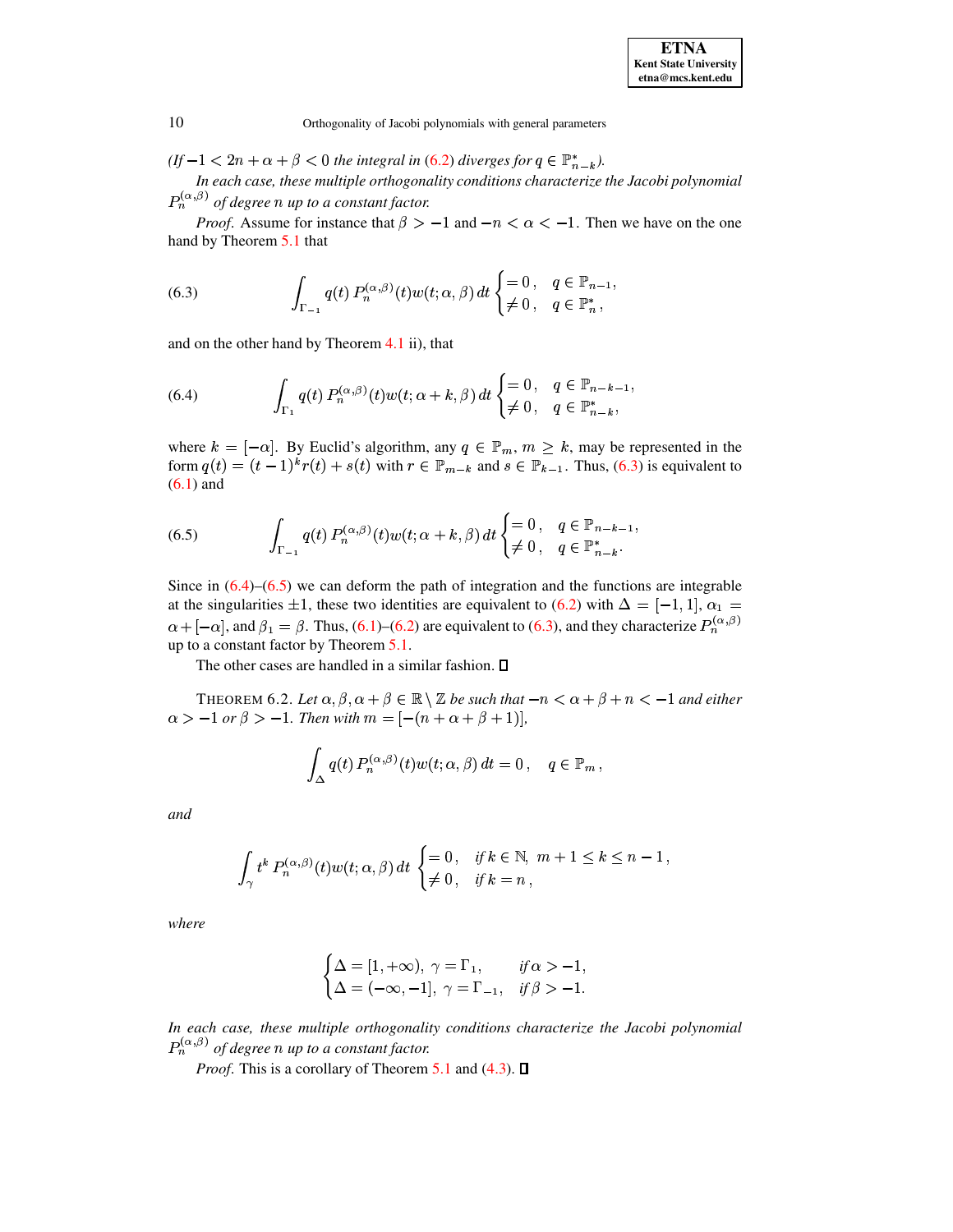**ETNA Kent State University**  $etna@mcs. kent.edu$ 

A.B.J. Kuijlaars, A. Martínez-Finkelshtein, and R. Orive

11

6.2. Multiple orthogonality when there is no orthogonality on a single contour. As we have seen, in the cases analyzed so far the multiple orthogonality was in a certain sense "optional": whenever at least one of the conditions in  $(5.1)$  is satisfied, we can restrict ourselves to orthogonality on a single contour  $\Gamma_{-1}$ ,  $\Gamma_1$  or  $\Gamma_{\infty}$ , as in Theorem 5.1. In the remaining cases there are quasi-orthogonality conditions on  $\Gamma_{-1}$ ,  $\Gamma_1$  and  $\Gamma_{\infty}$  as specified in Theorem 4.1, but we need at least two of these sets of quasi-orthogonality relations to characterize the Jacobi polynomial.

<span id="page-10-3"></span>So in this part we assume that  $\alpha < -1$ ,  $\beta < -1$  and  $2n + \alpha + \beta > 0$ . In our next result we consider cases where the parameters are such that a combination of two of the cases in Theorem  $4.1$  give at least  $n$  orthogonality conditions. The theorem says how to obtain from that *n* conditions that characterize  $P_n^{(\alpha,\beta)}$ .

<span id="page-10-0"></span>THEOREM 6.3. Let  $\alpha, \beta, \alpha + \beta \in \mathbb{R} \setminus \mathbb{Z}$  such that  $\alpha < -1$ ,  $\beta < -1$  and  $2n + \alpha + \beta > 0$ . i) If  $\alpha + \beta + n > -1$ , then

<span id="page-10-1"></span>(6.6) 
$$
\int_{\Gamma_{-1}} q(t) P_n^{(\alpha,\beta)}(t) w(t; \alpha, \beta + [-\beta]) dt = 0, \quad q \in \mathbb{P}_{[-\alpha]-1},
$$
  
(6.7) 
$$
\int_{\Gamma_1} q(t) P_n^{(\alpha,\beta)}(t) w(t; \alpha + [-\alpha], \beta) dt = 0, \quad q \in \mathbb{P}_{[-\beta]-1},
$$

and

<span id="page-10-2"></span>(6.8)  

$$
\int_{-1}^{1} q(t) P_n^{(\alpha,\beta)}(t) w(t; \alpha + [-\alpha], \beta + [-\beta]) dt \begin{cases} = 0, & q \in \mathbb{P}_{n - [-\alpha] - [-\beta] - 1}, \\ \neq 0, & q \in \mathbb{P}_{n - [-\alpha] - [-\beta]} .\end{cases}
$$

ii) If 
$$
\alpha < -n
$$
, then

(6.9) 
$$
\int_{-\infty}^{-1} q(t) P_n^{(\alpha,\beta)}(t) w(t; \alpha, \beta + [-\beta]) dt = 0, \quad q \in \mathbb{P}_{[-\alpha]-n-1},
$$
  
(6.10) 
$$
\int_{\Gamma_{\infty}} q(t) P_n^{(\alpha,\beta)}(t) w(t; \alpha, \beta) dt = 0, \quad q \in \mathbb{P}_{[-\beta]-1},
$$

and

$$
\int_{\Gamma_{-1}} q(t) P_n^{(\alpha,\beta)}(t) t^{-n+[-\alpha]} w(t; \alpha, \beta + [-\beta]) dt \begin{cases} = 0, & q \in \mathbb{P}_{2n - [-\alpha] - [-\beta] - 1} \\ \neq 0, & q \in \mathbb{P}_{2n - [-\alpha] - [-\beta]} \end{cases}
$$

iii) If  $\beta < -n$ , then

(6.12) 
$$
\int_{1}^{+\infty} q(t) P_n^{(\alpha,\beta)}(t) w(t; \alpha + [-\alpha], \beta) dt = 0, \quad q \in \mathbb{P}_{[-\beta]-n-1},
$$
  
(6.13) 
$$
\int_{\Gamma_{\infty}} q(t) P_n^{(\alpha,\beta)}(t) w(t; \alpha, \beta) dt = 0, \quad q \in \mathbb{P}_{[-\alpha]-1},
$$

and

$$
(6.14)
$$
  

$$
\int_{\Gamma_1} q(t) P_n^{(\alpha,\beta)}(t) t^{-n+[-\beta]} w(t; \alpha + [-\alpha], \beta) dt \begin{cases} = 0, & q \in \mathbb{P}_{2n - [-\alpha] - [-\beta] - 1}, \\ \neq 0, & q \in \mathbb{P}_{2n - [-\alpha] - [-\beta]} .\end{cases}
$$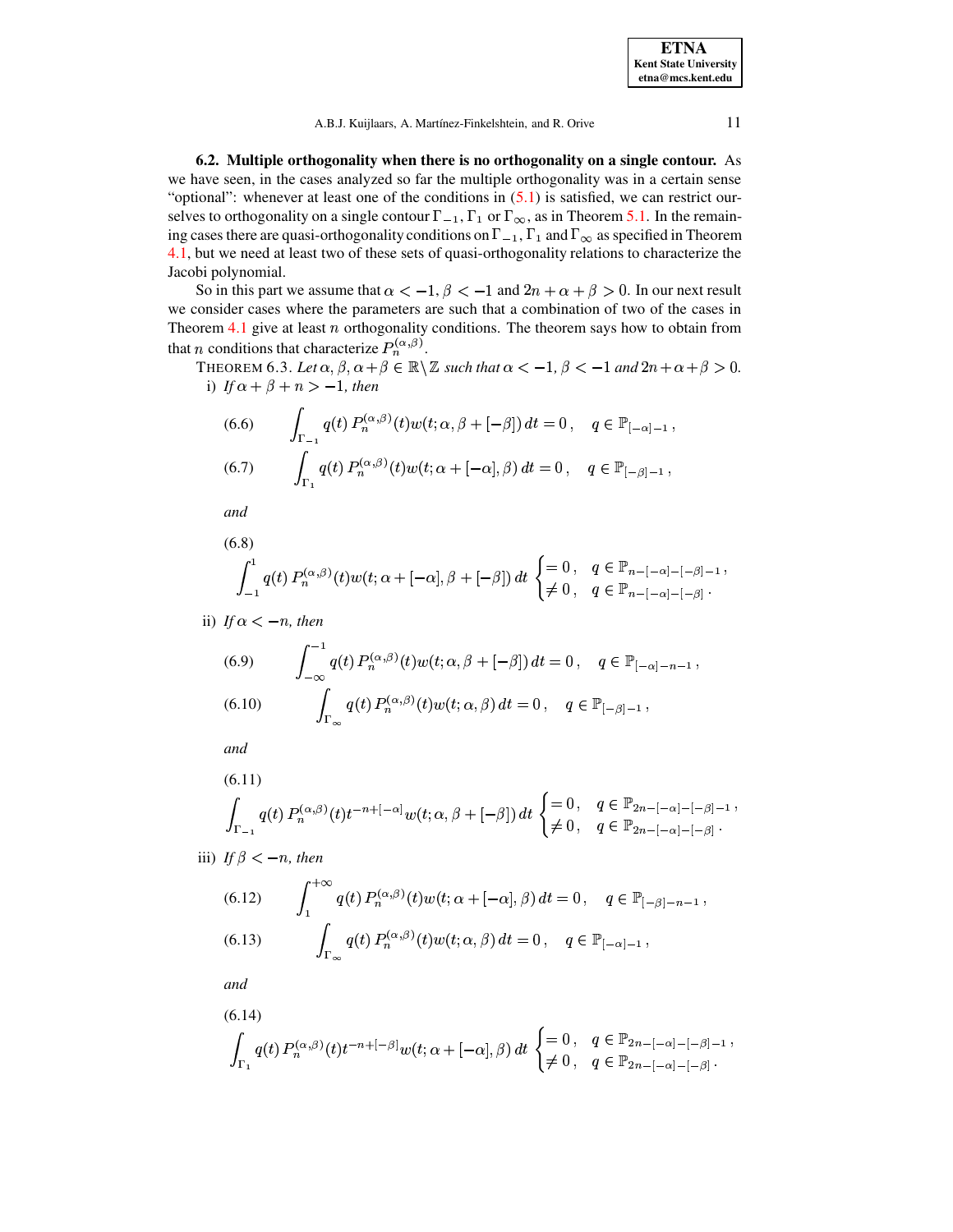In all three cases, these orthogonality conditions characterize the Jacobi polynomial  $P_n^{(\alpha,\beta)}$  of degree n up to a constant factor.

*Proof.* Indeed, by parts i) and ii) of Theorem 4.1 we have

<span id="page-11-0"></span>(6.15) 
$$
\int_{\Gamma_{-1}} q(t) P_n^{(\alpha,\beta)}(t) w(t; \alpha, \beta + [-\beta]) dt \begin{cases} = 0, & q \in \mathbb{P}_{n - [-\beta] - 1}, \\ \neq 0, & q \in \mathbb{P}_{n - [-\beta]}^* \end{cases}
$$

and

<span id="page-11-1"></span>(6.16) 
$$
\int_{\Gamma_1} q(t) P_n^{(\alpha,\beta)}(t) w(t; \alpha + [-\alpha], \beta) dt \begin{cases} = 0, & q \in \mathbb{P}_{n-[-\alpha]-1} \\ \neq 0, & q \in \mathbb{P}_{n-[-\alpha]}^* \end{cases}
$$

Since  $[-\alpha] + [-\beta] \leq n$ , we obtain (6.6) and (6.7). For  $q \in \mathbb{P}_{n-[-\alpha]-[-\beta]}$ , we take the polynomial  $(t-1)^{[-\alpha]}q(t)$  in (6.6) and deform the contour  $\Gamma_{-1}$  to  $[-1,1]$ , to obtain (6.8) as well.

To prove that the conditions characterize the Jacobi polynomial, let  $p_n$  be a polynomial of degree  $\leq n$  that satisfies (6.6), (6.7), (6.8). These conditions imply (6.15) and (6.16), and passing to the contour  $\Gamma$ , we obtain

$$
\int_{\Gamma} q(t)(t+1)^{[-\beta]} p_n(t) w(t,\alpha,\beta) dt = 0, \quad q \in \mathbb{P}_{n-[-\beta]-1},
$$

and

<span id="page-11-2"></span>
$$
\int_{\Gamma} q(t)(t-1)^{[-\alpha]} p_n(t) w(t,\alpha,\beta) dt = 0, \quad q \in \mathbb{P}_{n-[-\alpha]-1}.
$$

<span id="page-11-3"></span>Thus

(6.17) 
$$
\int_{\Gamma} q(t) p_n(t) w(t, \alpha, \beta) dt = 0
$$

for every  $q \in \mathbb{P}_{n-1}$  of the form  $q(t) = (t+1)^{[-\beta]}r(t) + (t-1)^{[-\alpha]}s(t)$  with  $r \in \mathbb{P}_{n-[-\beta]-1}$ and  $s \in \mathbb{P}_{n-[-\alpha]-1}$ . The linear mapping

$$
(6.18) \mathbb{P}_{n-[-\beta]-1} \times \mathbb{P}_{n-[-\alpha]-1} \to \mathbb{P}_{n-1} : (r,s) \mapsto q(t) = (t+1)^{[-\beta]} r(t) + (t-1)^{[-\alpha]} s(t)
$$

has a kernel consisting of pairs  $(r, s)$  such that  $(t+1)^{[-\beta]}r(t)+(t-1)^{[-\alpha]}s(t) \equiv 0$ . Then it is easy to see that  $r(t) = (t-1)^{-\alpha} p(t)$  and  $s(t) = -(t+1)^{-\beta} p(t)$  with  $p \in \mathbb{P}_{n-[-\alpha]-[-\beta]-1}$ . So the kernel of the mapping (6.18) has dimension  $n - [-\alpha] - [-\beta]$ . Then by the dimension theorem from linear algebra the range of the mapping (6.18) has dimension  $(n-[-\beta]) + (n [-\alpha] - (n - [-\alpha] - [-\beta]) = n$ , and so the mapping is surjective. It follows that (6.17) holds for every  $q \in \mathbb{P}_{n-1}$ , and then it follows from Theorem 3.2 that  $p_n$  is a multiple of the Jacobi polynomial of degree  $n$ , so that the orthogonality conditions  $(6.6)$ ,  $(6.7)$ ,  $(6.8)$  characterize  $P_n^{(\alpha,\beta)}$  up to a constant factor. This proves part i) of the theorem.

The other parts are proved in a similar way.  $\Box$ 

What remains is the case where the parameters are such that we need all three cases of Theorem 4.1 in order to obtain at least *n* conditions on  $P_n^{(\alpha,\beta)}$ .

<span id="page-11-5"></span>THEOREM 6.4. Let  $\alpha, \beta, \alpha + \beta \in \mathbb{R} \setminus \mathbb{Z}$  be such that  $\alpha > -n$ ,  $\beta > -n$  and  $\alpha + \beta + n <$  $-1$ . Then the following hold:

<span id="page-11-4"></span>(6.19) 
$$
\int_{\Gamma_{-1}} q(t) P_n^{(\alpha,\beta)}(t) w(t; \alpha, \beta + [-\beta]) dt = 0, \quad q \in \mathbb{P}_{n - [-\beta] - 1},
$$

(6.20) 
$$
\int_{\Gamma_1} q(t) P_n^{(\alpha,\beta)}(t) w(t; \alpha + [-\alpha], \beta) dt = 0, \quad q \in \mathbb{P}_{n-[-\alpha]-1},
$$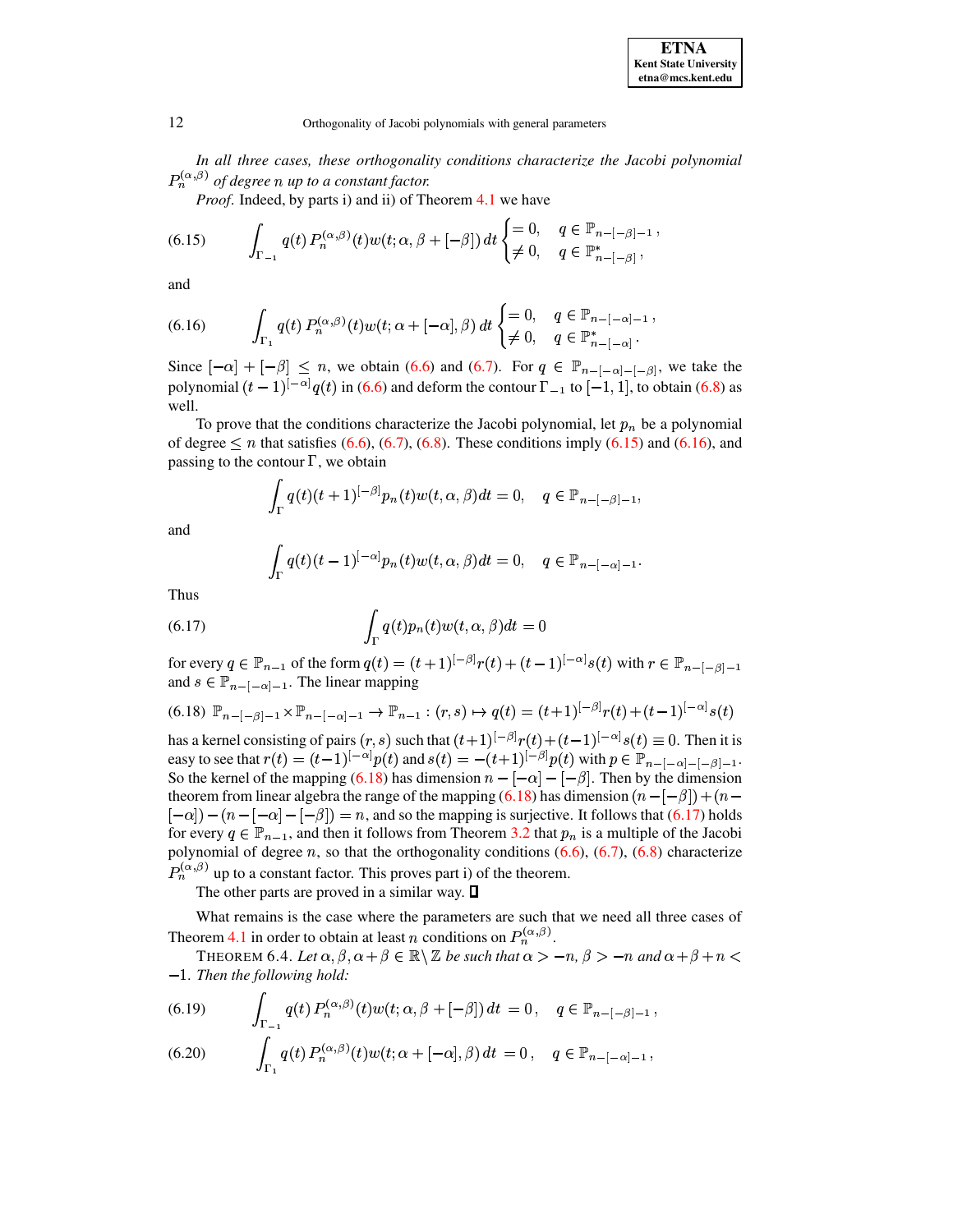*and*

<span id="page-12-0"></span>(6.21) 
$$
\int_{\Gamma_{\infty}} q(t) P_n^{(\alpha,\beta)}(t) w(t; \alpha, \beta) dt = 0, \qquad q \in \mathbb{P}_{[-\alpha]+[-\beta]-n-1},
$$

and these orthogonality conditions characterize the Jacobi polynomial  $P_n^{(\alpha,\beta)}$  of degree  $n$  up *to a constant factor.*

*Proof.* The relations  $(6.19)$ – $(6.21)$  were already established in  $(4.1)$ – $(4.3)$  from Theorem [4.1.](#page-6-3)

To show that these conditions characterize the Jacobi polynomial, we assume that  $p_n$  is a polynomial of degree  $\leq n$ , that satisfies [\(6.19\)](#page-11-4)–[\(6.21\)](#page-12-0). Passing to the contour  $\Gamma$ , we then get that

<span id="page-12-1"></span>(6.22) 
$$
\int_{\Gamma} q(t) p_n(t) w(t; \alpha, \beta) dt = 0
$$

for every polynomial q satisfying either  $q(t) = (t + 1)^{|-\beta|} r(t)$  with  $u(t) = (t-1)^{[-\alpha]} s(t)$  with  $s \in \mathbb{P}_{n-[-\alpha]-1}$ , or  $q(t)$  ${}^{\beta]}\!r(t)$  with  $r \in \mathbb{P}_{n-[-\beta]-1}$ , or  ${}^{\alpha]}\!s(t)$  with  $s\in \mathbb{P}_{n-[-\alpha]-1},$  or  $q(t)\in \mathbb{P}_{[-\alpha]+[-\beta]-n-1}.$ 

In the rest of the proof we will show that every polynomial of degree  $\leq n-1$  can be written in the form

<span id="page-12-2"></span>
$$
(t+1)^{[-\beta]}r(t) + (t-1)^{[-\alpha]}s(t) + q(t)
$$

with  $r \in \mathbb{P}_{n-[-\beta]-1}, s \in \mathbb{P}_{n-[-\alpha]-1}$  and  $q \in \mathbb{P}_{[-\alpha]+[-\beta]-n-1]}$ . Having that, we get that (6.22) holds for every  $q \in \mathbb{P}_{n-1}$ , and this characterizes the Jacobi polynomial up to a constant [\(6.22\)](#page-12-1) holds for every  $q \in \mathbb{P}_{n-1}$ , and this characterizes the Jacobi polynomial up to a constant factor by Theorem 3.2. factor by Theorem [3.2.](#page-5-1)

So we want to prove that the linear mapping

(6.23) 
$$
\mathbb{P}_{n-[-\beta]-1} \times \mathbb{P}_{n-[-\alpha]-1} \times \mathbb{P}_{[-\alpha]+[-\beta]-n-1} \to \mathbb{P}_{n-1} :
$$

$$
(r, s, q) \mapsto (t+1)^{[-\beta]}r(t) + (t-1)^{[-\alpha]}s(t) + q(t)
$$

is surjective. Since it is a mapping between *n*-dimensional vector spaces, it suffices to show that  $(6.23)$  is injective.

Assume that  $(r, s, q)$  bel . . . . . . . .  $(q)$  belongs to the kernel of [\(6.23\)](#page-12-2). We are going to count the possible sign changes among the coefficients of  $(t+1)^{\lfloor -\beta \rfloor} r(t) + q(t)$  ${}^{\beta}|r(t)+q(t) = -(t-1)^{[-\alpha]}s(t)$  with to the standard monomial basis. Here we use the following lemma which can be found, for  $\alpha$ <sup>1</sup> $s(t)$  with respect instance, in [\[28,](#page-16-13) Section V, Ch. 1, problems 4 and 32].

LEMMA 6.5. *If*

$$
p(z) = \sum_{j=0}^{n} a_j z^j
$$
 and  $(z+1)p(z) = \sum_{j=0}^{n+1} b_j z^j$ ,

*then the number of sign changes among the* £ *'s is not more than the number of sign changes among the*  $a_j$ 's.

Applying the lemma  $[-\beta]$  times, we get that the number of sign changes among the coefficients of  $(t + 1)^{|-\beta|}r(t)$  is a  ${}^{\beta}$   $r(t)$  is at most the number of sign changes among the coefficients of  $r(t)$ , which is at most  $n - [-\beta] - 1$ , since  $r \in \mathbb{P}_{n - [-\beta] - 1}$ . When we add a polynomial of degree  $\leq k-1$ , the number of sign changes among the coefficients can increase with at most k. Hence,  $-(t-1)^{[-\alpha]}s(t)$  has  $\alpha |_{\mathcal{S}}(t)$  has at most  $n-[-\beta]-1+[-\alpha]+[-\beta]-n=[-\alpha]-1$ sign changes among its coefficients. Then by the Descartes rule of signs, see e.g. [\[28,](#page-16-13) Section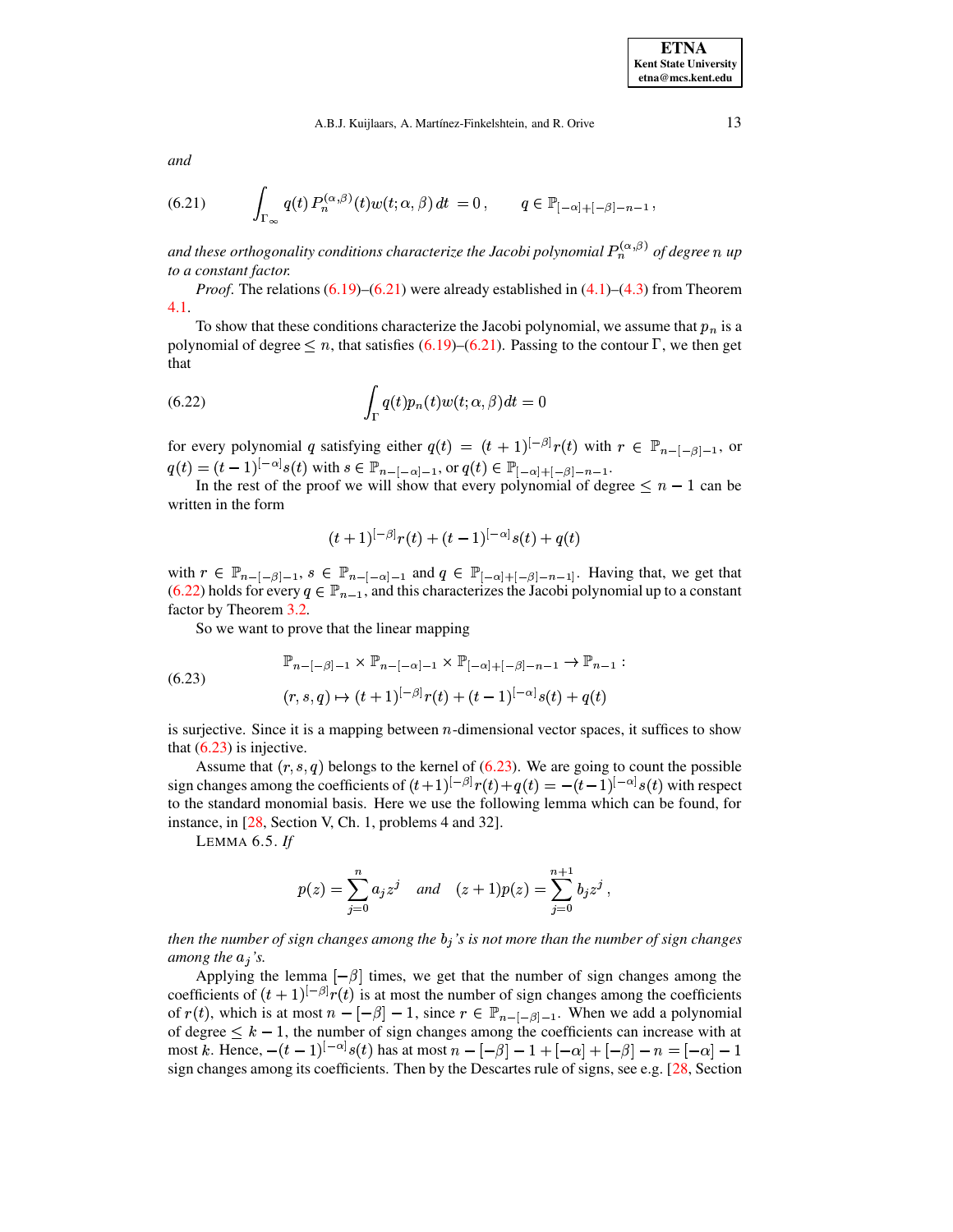

FIG. 6.1. *Contours with orthogonality conditions (black dots denote and ).*

V, Ch. 1, problem 36],  $-(t-1)^{|-\alpha|} s(t)$  has  $\alpha |_{s(t)}$  has at most  $[-\alpha] - 1$  positive real zeros, counted according to their multiplicities, unless it is identically zero. So we conclude that  $s \equiv 0$ . Then also  $r \equiv 0$  and  $q \equiv 0$ . This shows that [\(6.23\)](#page-12-2) is indeed injective, which completes the proof of Theorem 6.4.  $\Box$ proof of Theorem  $6.4.$   $\square$ 

To summarize, the paths of orthogonality, corresponding to different cases studied, are represented schematically in Fig. [6.1.](#page-15-4)

**7. Zeros.** Finally, it is interesting to discuss the implication of the orthogonality relations derived to the location of the zeros of the Jacobi polynomials.

Standard (hermitian) orthogonality conditions with respect to a positive measure on the real line yield a lower bound (and in some situation, the exact number) of different zeros of the orthogonal polynomial on the convex hull of the support of the measure of orthogonality. For instance, by a classical argument, if two of the three conditions in  $(5.1)$  are fulfilled, orthogonality [\(5.3\)](#page-8-0) ensures that  $P_n^{(\alpha,\beta)}$  has exactly n real and simple zeros, all located in the interval  $\Delta$  given by [\(5.4\)](#page-8-3).

In the situation of Theorem [6.1,](#page-8-4) that is when  $(\alpha, \beta)$  or  $(\beta, \alpha) \in (-1, +\infty) \times (-n, -1)$ , quasi-orthogonality [\(6.2\)](#page-8-1) implies that  $P_n^{(\alpha,\beta)}$  has *at least*  $n - k$  different zeros on  $(-1,1)$ , where  $k = [-\alpha]$  if  $-n < \alpha < -1$ , and  $k = [-\beta]$  if  $-n < \beta < -1$ ; see [\[8\]](#page-16-14).

Finally, in the situation of Theorem [6.3,](#page-10-3)  $\alpha, \beta \in (-n, -1)$  and  $\alpha + \beta + n > -1$ , we have that  $P_n^{(\alpha,\beta)}$  has at least  $n - [-\alpha] - [-\beta]$  different zeros on  $(-1,1)$ .

In the other situations we have no quasi-orthogonality on the real line, and the information on the real zeros is void.

It is interesting to compare these values with the well-known Hilbert-Klein formulas [\[29,](#page-16-0) Theorem 6.72] that give us the exact number of zeros of  $P_n^{(\alpha,\beta)}$  on the real line. It is sufficient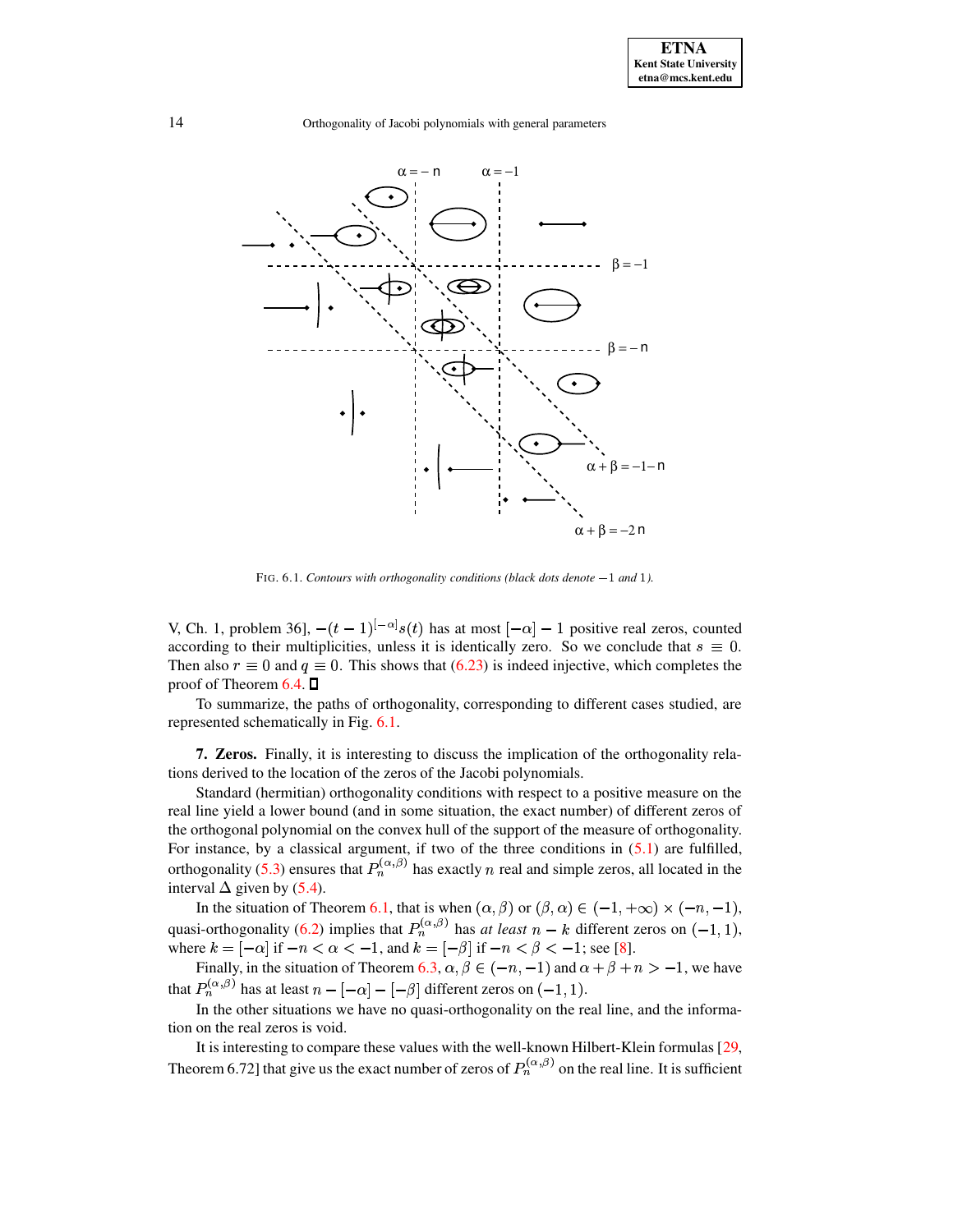to restrict our attention to  $[-1, 1]$ , since the other two intervals of  $\mathbb R$  can be analyzed similarly. Following [29], let

<span id="page-14-0"></span>
$$
E(u) = \begin{cases} 0, & \text{if } u \le 0, \\ u - 1, & \text{if } u \in \mathbb{N}, \\ [u], & \text{otherwise,} \end{cases}
$$

and let  $even(u)$  (resp.,  $odd(u)$ ) be the even (resp., odd) value from the set  $\{u, u + 1\}$ , when  $u \in \mathbb{N}$ . Then the number of zeros of  $P_n^{(\alpha,\beta)}$  in  $(-1,1)$  is given by

(7.1) 
$$
N = \begin{cases} \text{even}\left(E\left(\frac{|2n+\alpha+\beta+1|-|\alpha|-|\beta|+1}{2}\right)\right), & \text{if } \kappa_n(\alpha,\beta) > 0, \\ \text{odd}\left(E\left(\frac{|2n+\alpha+\beta+1|-|\alpha|-|\beta|+1}{2}\right)\right), & \text{if } \kappa_n(\alpha,\beta) < 0, \end{cases}
$$

where  $\kappa_n(\alpha, \beta) = (-1)^n(\alpha + 1) \cdots (\alpha + n)(\beta + 1) \cdots (\beta + n).$ 

- It is straightforward to check that  $N$  is positive only in one of the following cases:
- $\alpha, \beta > -1$ . Then  $N = n$ , as ensured by (5.3).
- $(\alpha, \beta)$  or  $(\beta, \alpha) \in (-1, +\infty) \times (-n, -1)$ . For instance, if  $\beta > -1$  and  $-n < \alpha <$  $-1$ , then

$$
E\left(\frac{|2n+\alpha+\beta+1|-|\alpha|-|\beta|+1}{2}\right)=[n+\alpha+1]=n-[-\alpha],
$$

since for  $\alpha < 0$ ,  $[\alpha] + [-\alpha] = -1$ . In other words, this value matches the lower bound on the number of zeros  $N$ , predicted by the quasi-orthogonality relation on  $[-1, 1]$  given in Theorem 6.1.

• If  $\alpha, \beta \in (-n, -1)$  and  $\alpha + \beta + n > -1$ ,

$$
E\left(\frac{|2n+\alpha+\beta+1|-|\alpha|-|\beta|+1}{2}\right)
$$
  
= 
$$
\begin{cases} [n+\alpha+\beta+1]=n-[-\alpha-\beta], & \text{if } \alpha+\beta \notin \mathbb{Z}, \\ n+\alpha+\beta, & \text{otherwise.} \end{cases}
$$

Observe that for  $\tilde{\alpha} = \alpha + [-\alpha], \tilde{\beta} = \beta + [-\beta],$ 

$$
(-1)^{n-[-\alpha]-[-\beta]} \kappa_n(\alpha,\beta) = (-\alpha-1)\cdots(-\tilde{\alpha})(\tilde{\alpha}+1)\cdots(\alpha+n) \times
$$
  

$$
(-\beta-1)\cdots(-\tilde{\beta})(\tilde{\beta}+1)\cdots(\beta+n) > 0
$$

Since  $n - [-\alpha - \beta] \le n - [-\alpha] - [-\beta] \le n - [-\alpha - \beta] + 1$ , we get from (7.1) that  $N = n - [-\alpha] - [-\beta]$ , which coincides again with the lower bound on the number of zeros, predicted by Theorem  $6.3$ .

Thus, quasi-orthogonality sheds a new light on the Hilbert-Klein formulas, explaining the lower bound on the number of zeros on  $\mathbb R$ .

This connection seems to go beyond the real zeros. In the example in Fig. 7.1 the number of zeros on  $[-1,1]$ ,  $\Gamma_{-1}$ , and  $\Gamma_1$  matches the number of orthogonality conditions on the corresponding curves, given by Theorem 6.3. We cannot prove this experimental fact, but we expect to be able to establish this in an asymptotic sense by means of the techniques from  $[23]-[26].$ 

Note added in proof: After submission of this manuscript we were indeed able to use the Riemann-Hilbert problem to derive strong asymptotics of the Jacobi polynomials which

15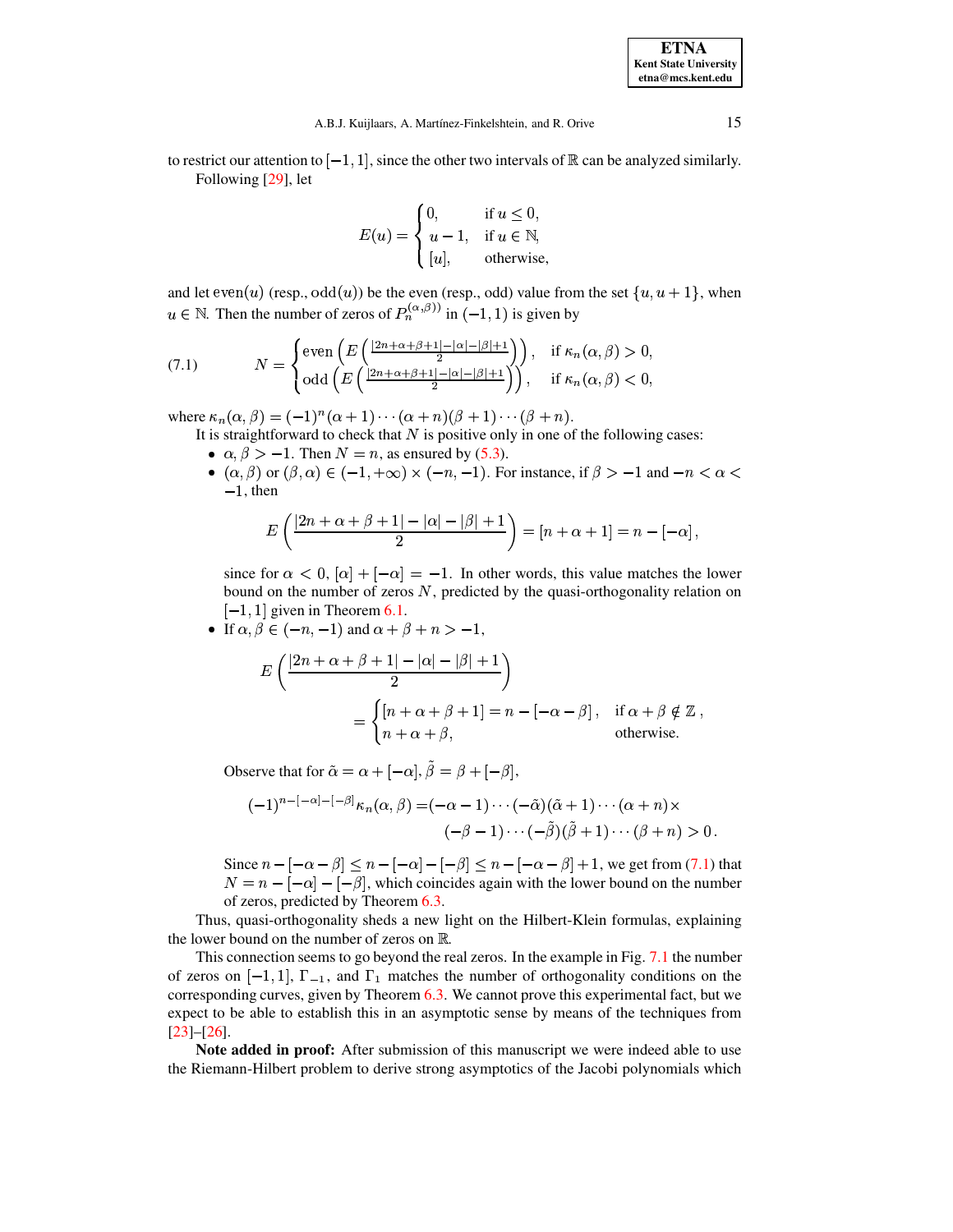

<span id="page-15-4"></span>FIG. 7.1. Zeros of  $P_{75}^{(-37.4, -25.1)}$ . We have  $13 = n - [-\alpha] - [-\beta]$  zeros on  $(-1, 1)$ ,  $25 = [-\beta]$  zeros aligned on a curve on the left ( $\Gamma_1$ ), and  $37 = \lfloor -\alpha \rfloor$  zeros aligned on a curve on the right ( $\Gamma_{-1}$ ).

explains the observed behavior of the zeros in an asymptotic sense. More precisely, we studied Jacobi polynomials  $P_n^{(\alpha_n,\beta_n)}$  with varying parameters  $\alpha_n$  and  $\beta_n$  such that  $\alpha_n/n \to A$ and  $\beta_n/n \to B$  as  $n \to \infty$ . In [31] the case  $A, B > -1$  with  $A + B < -1$  was considered, which corresponds to the multiple orthogonality on three contours, as given in Theorem 6.4. In [32] the case  $A < 0 < B$  with  $A + B > -1$  was treated in detail.

Acknowledgements. Arno Kuijlaars and Andrei Martínez-Finkelshtein thank the organizers of the International Workshop on Orthogonal Polynomials IWOP'02 for the invitation to speak at this workshop.

The research of A.B.J.K. and A.M.F. was partially supported by the European Research Network "NeCCA" INTAS 03-51-6637, by the Ministry of Science and Technology (MCYT) of Spain through grant BFM2001-3878-C02, and by NATO Collaborative Linkage Grant "Orthogonal Polynomials: Theory, Applications and Generalizations," ref. PST.CLG.979738. A.B.J.K. was also supported by FWO research projects G.0176.02 and G.0455.04, and by K.U. Leuven research grant OT/04/24. Additionally, A.M.F. acknowledges the support of Junta de Andalucía, Grupo de Investigación FQM 0229. The research of R.O. was partially supported by Research Projects of Spanish MCYT and Gobierno Autónomo de Canarias, under contracts BFM2001-3411 and PI2002/136, respectively.

## **REFERENCES**

- <span id="page-15-2"></span>[1] M. ALFARO, M. ÁLVAREZ DE MORALES, AND M. L. REZOLA, Orthogonality of the Jacoby polynomials with negative integer parameters, J. Comput. Appl. Math., 145 (2002), pp. 379-386.
- <span id="page-15-3"></span>[2] M. ALVAREZ DE MORALES, T. E. PÉREZ, AND M. A. PIÑAR, Sobolev orthogonality for the Gegenbauer polynomials  ${C_n^{(-N+1/2)}\}_{n>0}$ , J. Comput. Appl. Math., 100 (1998), pp. 111-120.
- <span id="page-15-1"></span><span id="page-15-0"></span>[3] A.I. APTEKAREV, Multiple orthogonal polynomials, J. Comput. Appl. Math., 99 (1998), pp. 423-447.
- [4] M. S. ARORA AND S. D. BAJPAI, A new proof of the orthogonality of Jacobi polynomials, Demonstratio Mathematica, 28 (1995), pp. 177-180.